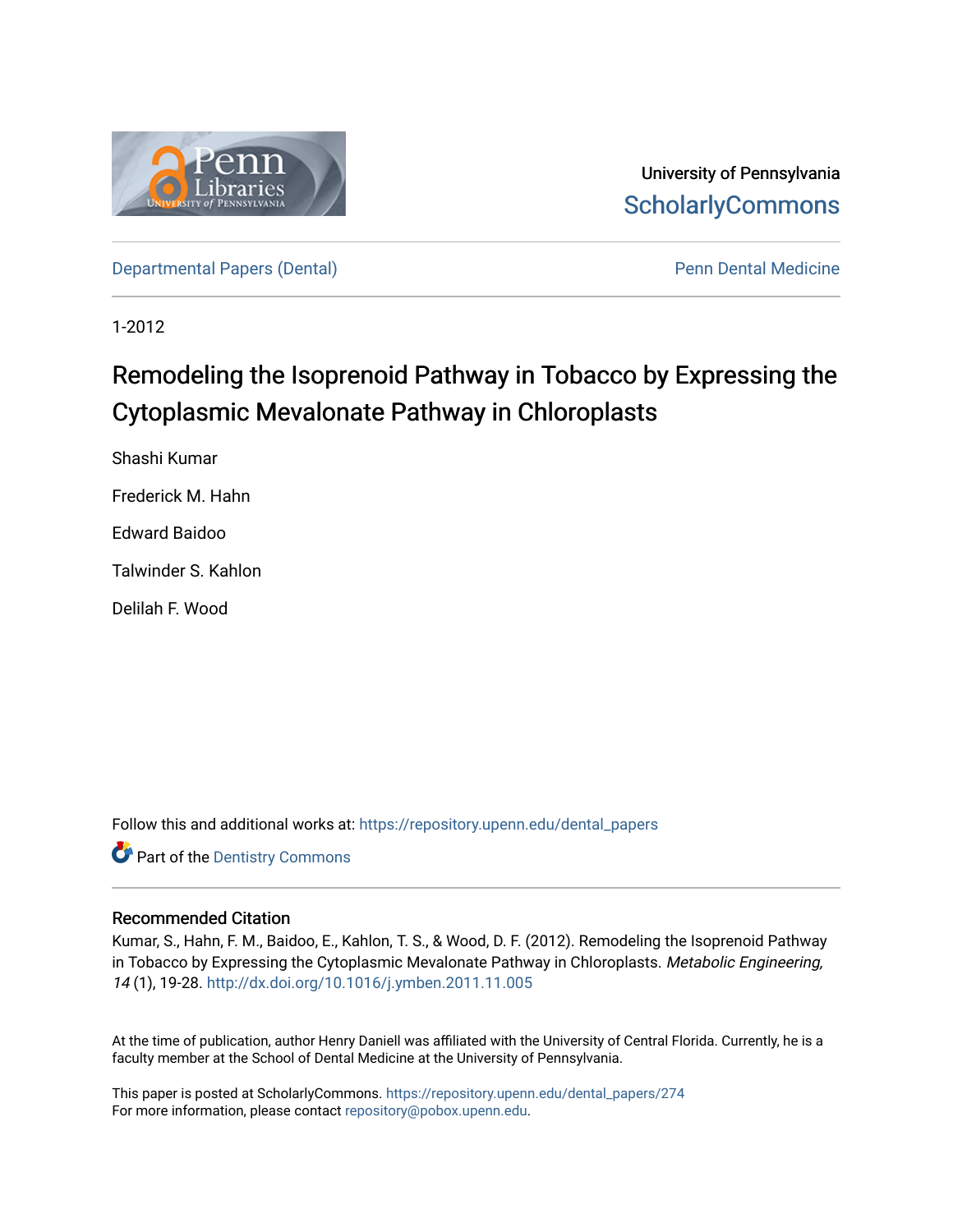## Remodeling the Isoprenoid Pathway in Tobacco by Expressing the Cytoplasmic Mevalonate Pathway in Chloroplasts

## Abstract

Metabolic engineering to enhance production of isoprenoid metabolites for industrial and medical purposes is an important goal. The substrate for isoprenoid synthesis in plants is produced by the mevalonate pathway (MEV) in the cytosol and by the 2-C-methyl-D-erythritol 4-phosphate (MEP) pathway in plastids. A multi-gene approach was employed to insert the entire cytosolic MEV pathway into the tobacco chloroplast genome. Molecular analysis confirmed the site-specific insertion of seven transgenes and homoplasmy. Functionality was demonstrated by unimpeded growth on fosmidomycin, which specifically inhibits the MEP pathway. Transplastomic plants containing the MEV pathway genes accumulated higher levels of mevalonate, carotenoids, squalene, sterols, and triacyglycerols than control plants. This is the first time an entire eukaryotic pathway with six enzymes has been transplastomically expressed in plants. Thus, we have developed an important tool to redirect metabolic fluxes in the isoprenoid biosynthesis pathway and a viable multigene strategy for engineering metabolism in plants.

## Keywords

Plant metabolic engineering, Mevalonate pathway, Methylerythritol phosphate pathway, Chloroplast engineering, Tobacco, Isoprenoid biosynthesis

## **Disciplines**

**Dentistry** 

## **Comments**

At the time of publication, author Henry Daniell was affiliated with the University of Central Florida. Currently, he is a faculty member at the School of Dental Medicine at the University of Pennsylvania.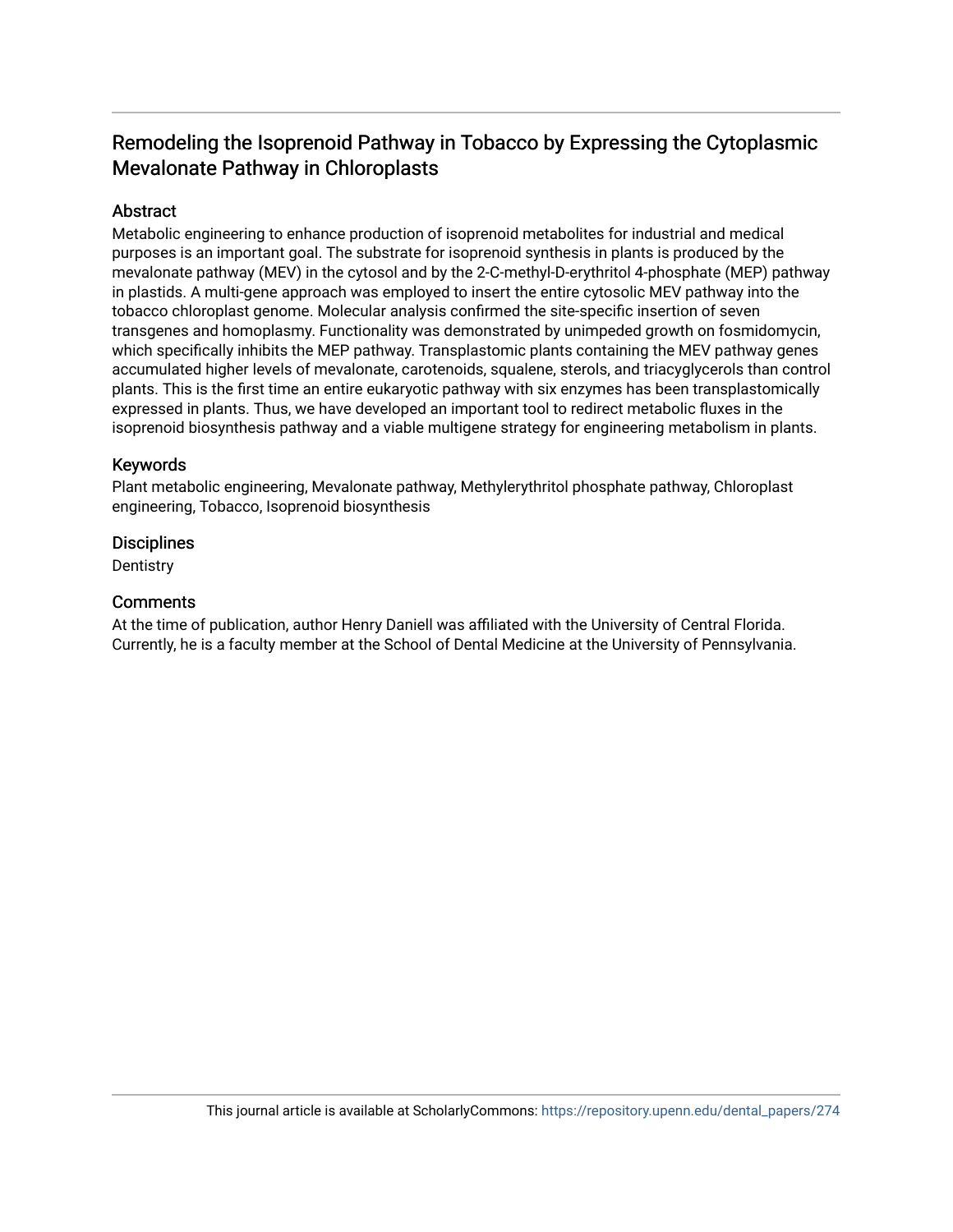

# **HHS Public Access**

Author manuscript Metab Eng. Author manuscript; available in PMC 2018 January 14.

Published in final edited form as:

Metab Eng. 2012 January ; 14(1): 19–28. doi:10.1016/j.ymben.2011.11.005.

## **Remodeling the isoprenoid pathway in tobacco by expressing the cytoplasmic mevalonate pathway in chloroplasts**

 $Shashi$  Kumar<sup>a,b,1</sup>, Frederick M. Hahn<sup>a</sup>, Edward Baidoo<sup>c</sup>, Talwinder S. Kahlon<sup>a</sup>, Delilah F. **Wood** $^{\text{a}}$ **, Colleen M. McMahan** $^{\text{a}}$ **, Katrina Cornish** $^{\text{b,2}}$ **, Jay D. Keasling<sup>c</sup>, Henry Daniell<sup>d</sup>, and Maureen C. Whalen**a,\*

<sup>a</sup>Western Regional Research Center, Agricultural Research Service, United States Department of Agriculture, Albany, CA, United States

<sup>b</sup>Yulex Corporation, Maricopa, AZ, United States

<sup>c</sup>Joint BioEnergy Institute, Lawrence Berkeley National Laboratory, Emeryville, CA, United States

<sup>d</sup>Department of Molecular Biology & Microbiology, College of Medicine, University of Central Florida, Orlando, FL, United States

## **Abstract**

Metabolic engineering to enhance production of isoprenoid metabolites for industrial and medical purposes is an important goal. The substrate for isoprenoid synthesis in plants is produced by the mevalonate pathway (MEV) in the cytosol and by the 2-C-methyl-D-erythritol 4-phosphate (MEP) pathway in plastids. A multi-gene approach was employed to insert the entire cytosolic MEV pathway into the tobacco chloroplast genome. Molecular analysis confirmed the site-specific insertion of seven transgenes and homoplasmy. Functionality was demonstrated by unimpeded growth on fosmidomycin, which specifically inhibits the MEP pathway. Transplastomic plants containing the MEV pathway genes accumulated higher levels of mevalonate, carotenoids, squalene, sterols, and triacyglycerols than control plants. This is the first time an entire eukaryotic pathway with six enzymes has been transplastomically expressed in plants. Thus, we have developed an important tool to redirect metabolic fluxes in the isoprenoid biosynthesis pathway and a viable multigene strategy for engineering metabolism in plants.

## **Keywords**

Plant metabolic engineering; Mevalonate pathway; Methylerythritol phosphate pathway; Chloroplast engineering; Tobacco; Isoprenoid biosynthesis

<sup>\*</sup>Corresponding author. Fax: +1 510 559 5634. maureen.whalen@ars.usda.gov (M.C. Whalen).

Present address: International Center of Genetic Engineering and Biotechnology, Aruna Asaf Ali Marg, New Delhi, India. Present address: Department of Horticulture and Crop Science, Department of Food, Agricultural and Biological Engineering, The Ohio State University, Ohio Agricultural Research and Development Center, Wooster, Ohio, United States.

**Disclosure statement**

Jay D. Keasling has a financial interest in Amyris Biotechnologies, Inc., a company that produces isoprenoid-based chemicals and fuels.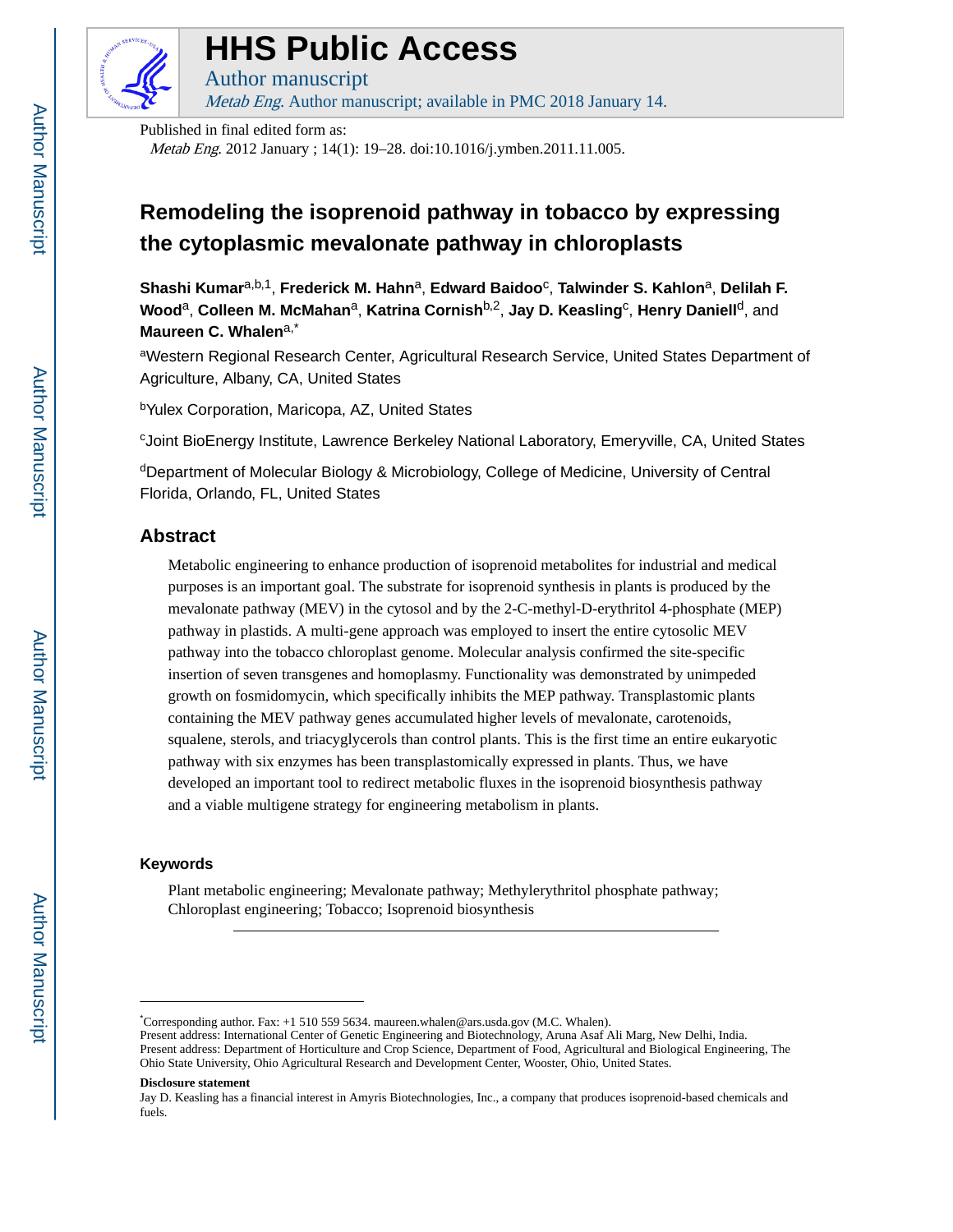## **1. Introduction**

Strategies to engineer secondary metabolism in plants have evolved away from step-by-step schemes to more holistic designs, in which expression of multiple enzymes are altered and the impact of the perturbation on the entire system is studied (Capell and Christou, 2004). These strategies include manipulation of existing pathways in either a positive or a negative manner and introduction of completely novel pathways. Metabolic engineering of plants to enhance production of a diversity of isoprenoids remains an important goal (Kirby and Keasling, 2009). Isoprenoid biosynthetic pathways are responsible for the formation of the most chemically diverse family of metabolites found in nature, including sterols (C30), carotenoids (C40), dolichols (C40–50), ubiquinones (C30–50), and natural rubber (C2,000– 300,000). Phytohormones are also derived from the pathway, including abscisic acid (C15), gibberellins (C20), and brassinosteroids (C30). Many plant isoprenoids have pharmaceutical importance, but more progress has been made in engineering microbes to produce bioactive plant isoprenoids, such as the anti-malarial compound artemisinin (Kirby and Keasling, 2009), than in plants.

Biosynthesis of isopentenyl diphosphate (IPP) and dimethylallyl diphosphate (DMAPP), the two essential 5-carbon isoprenoid building-blocks, occurs by two distinct routes in plants in the cytosol and in plastids (Lichthentaler, 2007). In the cytosol, IPP and DMAPP are assembled from three molecules of acetyl Co-A by the mevalonate (MEV) pathway. In plastids an independent pathway, called the 2-C-methyl-D-erythritol 4-phosphate (MEP) pathway, makes IPP and DMAPP from pyruvate and glyceraldehyde 3-phosphate. The MEV pathway provides precursors for the synthesis of sterols, brassinosteroids, ubiquinone and sesquiterpenes, whereas the MEP pathway is associated with the synthesis of isoprene, monoterpenes, diterpenes, carotenoids, abscisic acid, and the side chains of chlorophylls, tocopherols, and plastoquinone. In plants, thousands of isoprenoids are synthesized from IPP and DMAPP by diverse pathways downstream of the MEP and MEV pathways.

Exchange of metabolites takes place between the cytosol and plastids (Bick and Lange, 2003; Laule et al., 2003) in the synthesis of different isoprenoid metabolites (Dudareva et al., 2005; Gerber et al., 2009; Kasahara et al., 2002; Nagata et al., 2002; Steliopoulos et al., 2002). The extent of the exchange is an important question to cellular engineering strategies. Interestingly, inhibiting the cytosolic MEV pathway ultimately resulted in seedling death (Bach and Lichtenthaler, 1983), despite the full functioning of the MEP pathway, as evidenced by normal levels of chlorophylls, carotenoids, and plastoquinone in the chloroplasts. Thus, over time in that case and in the case of male gametophytes (Suzuki et al., 2009) the MEP pathway was unable to fully and efficiently compensate for the loss in function of the MEV pathway. Additionally, chloroplast development and overall plant growth were adversely affected in a study using Arabidopsis cla1-1 mutants that do not express the enzyme for the first step in the MEP pathway (Mandel et al., 1996) even though metabolites flow from the MEV pathway to the plastid (Nagata et al., 2002). Thus, the MEV pathway did not fully compensate for the genetic inhibition of the MEP pathway. It is clear that the experimental system, for example cells in liquid culture vs. whole plants or inhibition of biosynthetic pathways by mutation or chemical inhibitors, would dramatically influence results (Hammerlin and Bach, 1998). Isolated chloroplasts and chloroplast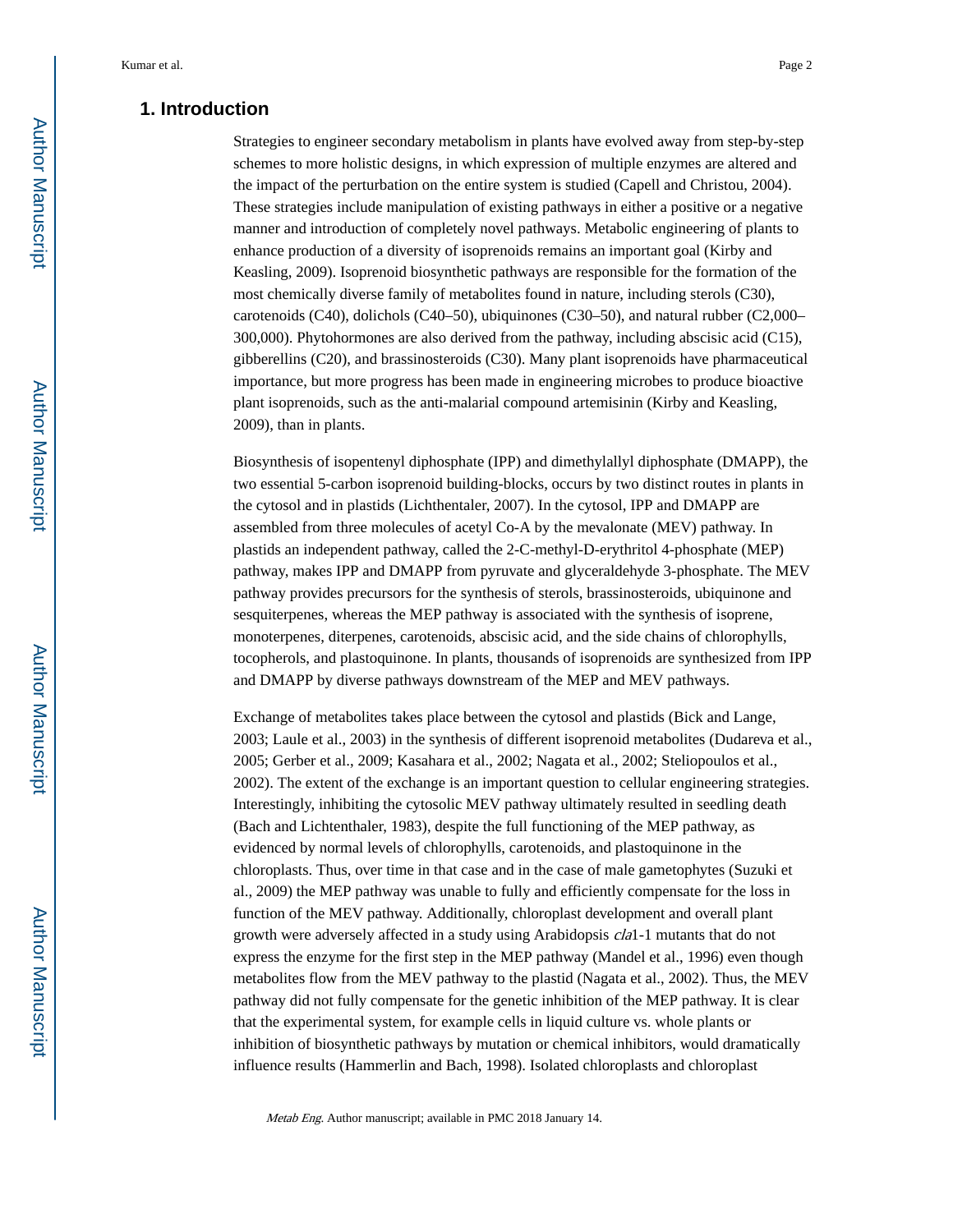membranes were shown to export the precursor IPP (C5) and geranyl diphosphate (GPP; C10), and less efficiently, farnesyl diphosphate (FPP; C15) and dimethylallyl diphosphate (DMAPP; C5), whereas geranylgeranyl diphosphate (GGPP; C20) and mevalonate were not exported (Bick and Lange, 2003). Some of these results conflict with those derived from other experimental systems (e.g., Gerber et al., 2009; Kasahara et al., 2002). If chloroplast engineering is to be used as a strategy to produce isoprenoid substrates that are available to cytosolic pathways, the level of exchange between the two compartments remains an important question.

Genes that express the enzymes of the MEV, MEP, and downstream pathways have been manipulated to enhance carbon flow into specific downstream products. The body of literature on these genetic manipulations suggests that, in most cases, synthesis of the upstream isoprenoid precursors IPP and DMAPP should be maximized to boost production of downstream metabolites. The rate-limiting step in the MEV pathway, 3-hydroxy-3methylglutaryl-coenzyme A reductase (HMGR) has been the target of genetic manipulations in several studies. Over-expression of heterologous HMGR resulted in increased levels of total sterols in tomato (Enfissi et al., 2005) and tobacco (Chappell et al., 1991; Harker et al., 2003; Schaller et al., 1995). Many other isoprenoid products have been successfully enhanced, including monoterpenes and sesquiterpenes (Davidovich-Rikanati et al., 2007, 2008). In a noteworthy study, coupled overexpression of FPP synthase (FPPS) with patchoulol synthase (PTS) increased levels of the terpene patchoulol by two- to five-fold (Wu et al., 2006). Moreover, adding the unregulated HMGR gene further enhanced production of patchoulol by an additional two- to six-fold. Production of the biosynthetic enzymes at the appropriate time in development (Enfissi et al., 2005), along with targeting to subcellular compartments (Hasunuma et al., 2008a), plays an important role in optimizing the impact of genetic manipulations of isoprenoids in plants.

Another approach to enhance isoprenoid production is manipulation of isoprenoid pathways in chloroplasts. This has been successfully accomplished in two ways. The first way is by fusing plastid-targeting sequences to nuclear transgenes and the second way is to engineer the genome of chloroplasts. Wu et al. (2006) further increased levels of the desired metabolite, patchoulol, by targeting FPPS and PTS transgene products to the chloroplast. In tomato fruits, the content of carotenoids changed when 1-deoxy-D-xylulose-5-phosphate synthase (DXS) was targeted to chloroplasts (Enfissi et al., 2005). Engineering chloroplasts directly has been successful in enhancing isoprenoid products. Tobacco plants overexpressing the MEP pathway enzyme 1-deoxy-D-xylulose 5-phosphate reductoisomerase (DXR) gene from the chloroplast genome had elevated levels of chlorophyll a, carotenoids, and sterols (Hasunuma et al., 2008a). Two bacterial genes expressed in chloroplasts of tobacco produced high levels of the carotene derivative astaxanthin in leaves (Hasunuma et al., 2008b). Most remarkably, expression of the daffodil lycopene β-cyclase gene in tomato chloroplasts resulted in a 52% increase in total carotenoids, with β-carotene (provitamin A) levels approaching 1 mg/g dry weight in fruits (Apel and Bock, 2009). High-level production of foreign proteins via chloroplast transformation, up to 72% of the total leaf protein (Oey et al., 2009; Ruhlman et al., 2010), is one of the major benefits of this engineering strategy. To date, up to six genes have been inserted at once (Krichevsky et al., 2010) with multigene engineering made possible by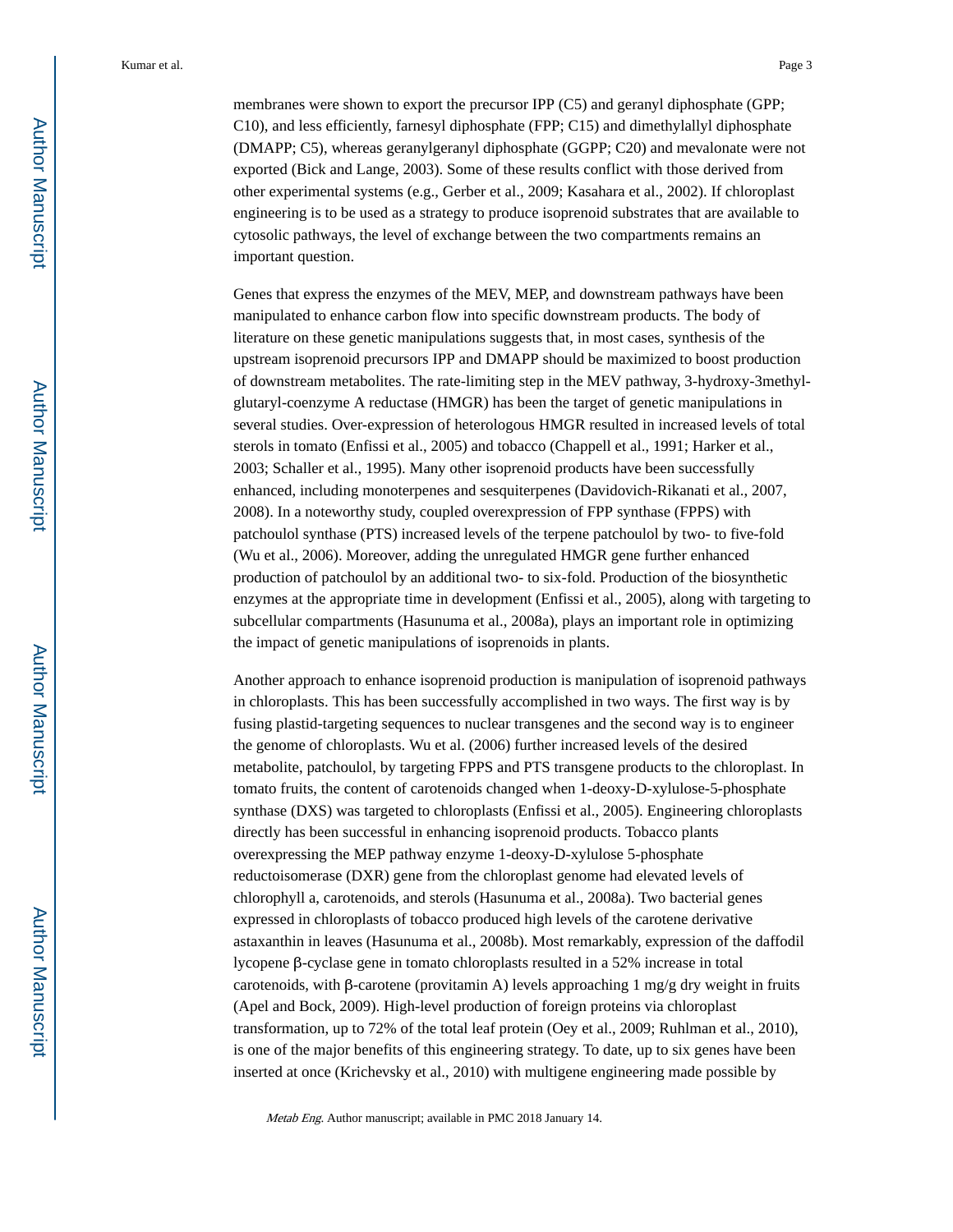translation of polycistrons generated from a single promoter (Quesada-Vargas et al., 2005). Expression levels have been optimized with insertion at the trnI/trnA site in the chloroplast genome (Krichevsky et al., 2010). Importantly, from the point of view of minimizing environmental impact, expressing foreign proteins in the chloroplast results in transgene containment (Daniell, 2007; Maliga, 1993), because chloroplasts are usually not transmitted by pollen.

In the metabolic engineering study reported here, we employed a multi-gene approach to express an entire cytosolic pathway in chloroplasts. We engineered chloroplasts of tobacco with the six genes encoding the cytoplasmic MEV pathway to increase synthesis of isoprenoid metabolites, plus a selectable marker gene. We demonstrate increased levels of products normally associated with both the chloroplastidic and the cytosolic pathways, including mevalonate, carotenoids, sterols, and squalene, as well as triacyl-glycerides. This report is the first describing integration of six foreign eukaryotic genes encoding a cytoplasmic pathway into the chloroplast genome and demonstrates a viable multigene strategy for metabolic engineering in plants.

## **2. Materials and methods**

#### **2.1. Construction of tobacco chloroplast transformation vectors**

The plasmid pFCO1 contains a synthetic operon comprising half of the genes encoding the mevalonate pathway (Hahn et al., 2001), including the yeast open reading frames (orfs) encoding phosphomevalonate kinase (PMK, ERG8), mevalonate kinase (MVK, ERG12), and mevalonate diphosphate decarboxylase (MDD, ERG19). Each gene was engineered to contain sequences for a ribosome binding site at the 5′-end and coding sequences for Gln-Glu-Glu-Phe at the  $3'$ -end. A pLDCtV (Guda et al., 2000) derivative containing a 6-gene cluster comprising the complete mevalonate pathway was constructed. The three genes encoding acetoacetyl CoA thiolase (AACT, ERG10), HMGCoA synthase (HMGS, ERG13), and a C-terminal truncated HMGCoA reductase (HMGRt) were amplified from yeast genomic DNA, and inserted into pCR2.1-TOPO according to the manufacturer's instructions (Invitrogen). The three genes were then cloned from their pCR plasmids and inserted sequentially into pSMART (Lucigen) to create a 3-gene cluster, followed by insertion of the 3.9-kb insert from pFCO1 to create pSM-MEV6. Finally, the tobacco chloroplast transformation vector pUY-MEV6, containing the 6-gene cluster comprising the complete yeast mevalonate pathway, was created by inserting the 8.2-kb EagI fragment from pSM-MEV6 into the *Not*I site of pLDCtV. The plasmid pUY-MEV6.1 is a corrected version of pUY-MEV6, in which 36 nucleotides that were missing from the 3′-end of AACT were added back using a synthetic DNA fragment (BioBasics). Fig. S1 contains the entire sequence of pUY-MEV6.1.

#### **2.2. Chloroplast transformation and selection**

The leaves of Nicotiana tabacum cv. Petit Havana SR1 were transformed as described in Kumar and Daniell (2004) using S550d gold particles according to manufacturer's instructions (SeaShell Technology). The independently generated transplastomic lines were subjected to 4–6 rounds of regeneration on RMOP/spectinomycin. To functionally confirm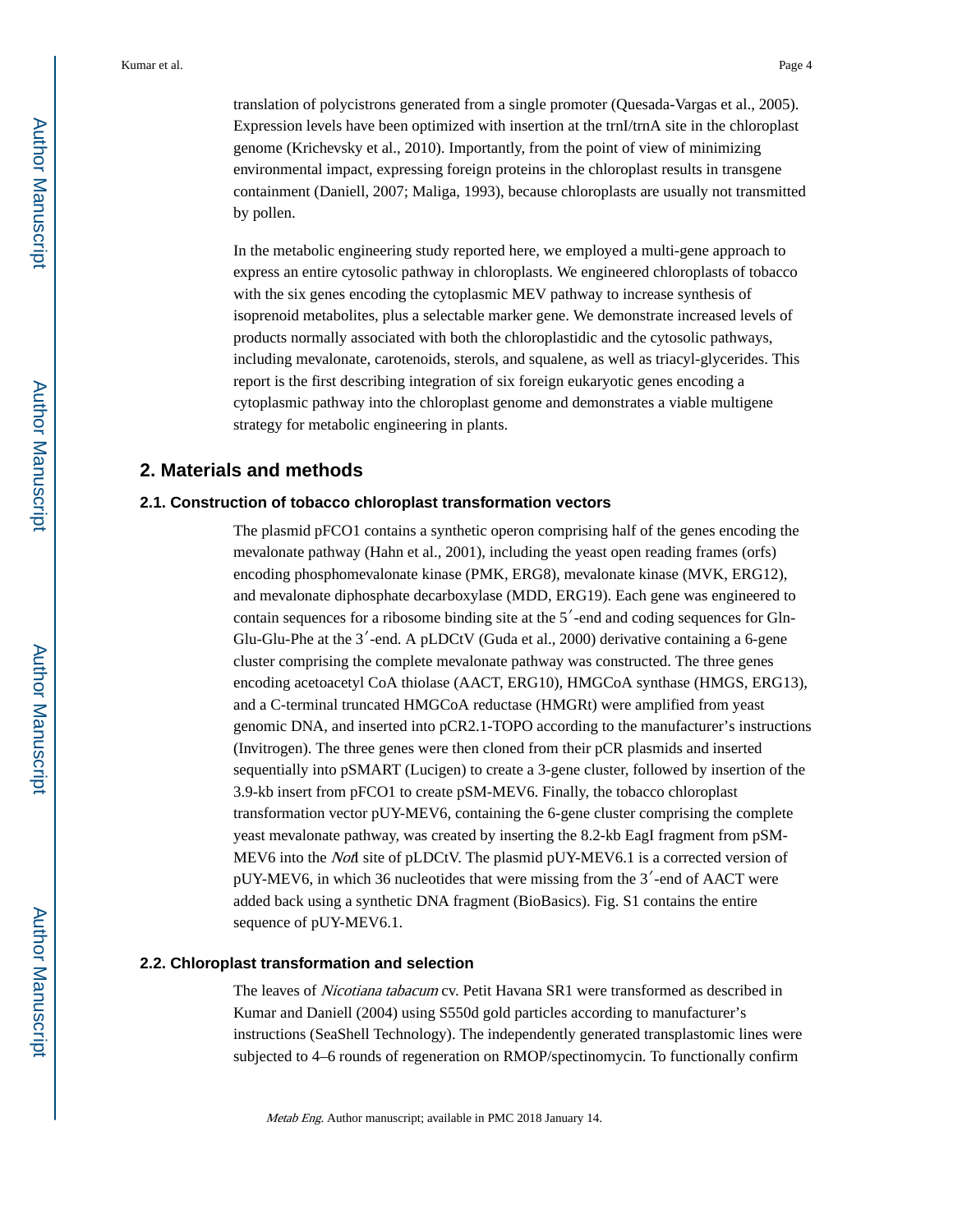the presence of the genes, transplastomic and wildtype calli were grown on RMOP medium (Kumar and Daniell, 2004) containing fosmidomycin at 100 μM. Fosmidomycin is a specific inhibitor of DXR in the plastidial MEP pathway (Zeidler et al., 1998).

#### **2.3. Confirmation of integration into chloroplast genome and expression of transgenes**

**2.3.1. Genomic PCR analysis—**To test integration of gene cassettes into the chloroplast genome of tobacco, PCR was performed with primers that were targeted to the introduced aadA gene and native chloroplast genomic DNA. Primer aadA-midF, CGACATTGATCTGGCTATCTTGCTGACA, targets the internal region of the aadA gene, and primer 23S-Rev, ATTAC-TACGCCCTTCCTCGTCTCTGGG, targets the chloroplast genome in the 23S region adjacent to the insertion site (Fig. 1).

**2.3.2. Genomic southern blot analysis—**In addition, Southern blots were performed to analyze integration. Total genomic  $DNA$  (2  $\mu$ g) was isolated using the DNeasy Plant Mini kit (Qiagen) according to vendor's instructions. Genomic DNA of transgenics and wildtype was digested with AflIII and PvuII; that of the empty vector control was digested with AflIII, PvuII, and XbaI. DNA blots were hybridized with a 0.8-kb  $P^{32}$ -labeled DNA probe amplified by the PCR using primers to internal regions of flanking native DNA (trnI F probe, GGCTATTAGCTCAGTGGTAGAGCGCGCCCCTGATAATTG, and trnI R probe, CCTGGCAAGTCTTTGTGAAATAACTCCG).

**2.3.3. Gene expression analysis—**Total RNA was isolated using Trizol (Invitrogen), further purified using an RNeasy column (Qiagen), and treated with DNase (Ambion). Reverse transcriptase (RT) primers were added to  $\sim$ 3–4 μg DNAse-treated RNA. RT primers (2.5 μM), targeted to junctions of genes within the insert, were, MVK end R, ACAGT-CATTAAAACTCCTCGTCTGAAGTCCATGG; AACT end R, GATATGAAACAGGAGGTATAACAATGAAACTCTC; HMGRt end R, GACTAGGC-CAGGATCGCTCTAGATGCATGC. SuperScript III First-Strand Synthesis System for RT-PCR was used (Invitrogen). The resulting cDNA was amplified using those and additional primers targeted to internal sequences as follows for the products indicated in Fig. 1: for product 1, PMK-F, TACAGCCTCGTCATCGGTGCCTTTAC, and PMK-R, GGTCTGGCAATCATCCAATAAGCTAGTTTGTAC; for product 2, MVK-F, GTGTGTCTGCGTTGAGAACCTACCTGC, and MVK-R, TACAGCCTCGTCATCGGTGCCTTTAC; for product 3, MDD-F, GGACGCCTCATTGCCCACATTATC, and MDD-R, CTTGTCCCATCCAGGAACA-GAGCCAAAC; for product 4, AACT-F, TGGTTCATTCCAGGGTTCTC-TATCCTCC, and AACT-R, CTCGTCCTTCGTGACTTGAGTATCAGGC; for product 5, HMGS-F, GATGGCGTTTCTCAAGGTAAATACACAATTG, and HMGS-R, TTGGGCAACTCTCTCTTTGTGGAATGGC; for product 6, HMGRt-F, CGTGGCTGTAAGGCAATCAATGCTG, and HMG Rt-R, GCAATGTTCAACTCAACCAATGCGG. All PCR products were sequenced to confirm identity.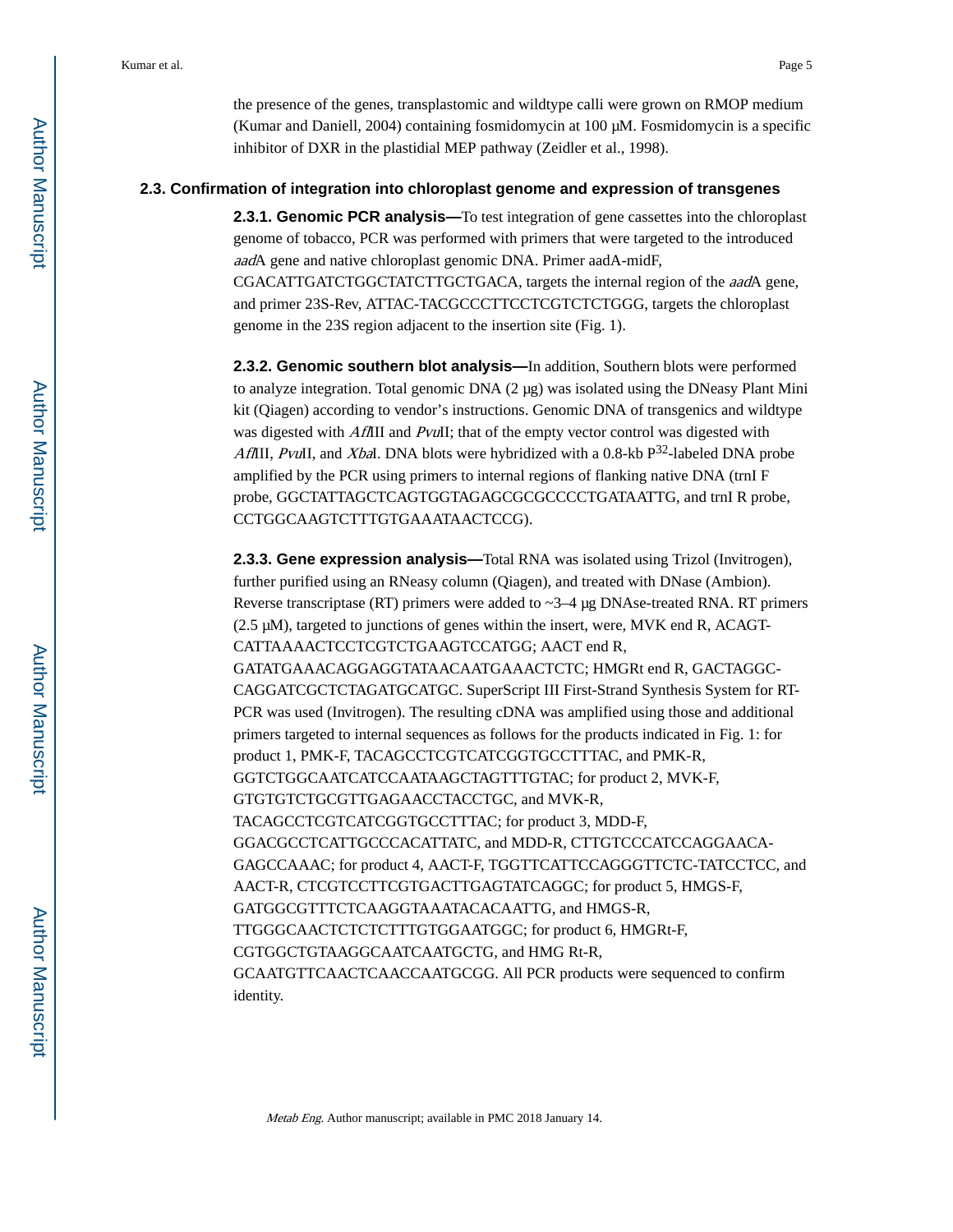#### **2.4. Analysis of sterol and triglycerides**

To analyze sterols and TAGs, fresh leaves of tobacco  $(100 \text{ g})$  were dried to constant weight at 95–100 °C using method 934.01 (AOAC 2000). The lipid measurements study was conducted in transplastomic plants when they were flowering. Lipids were extracted from dry samples with hexane and isopropanol (3:2) using a Dionex ASE 200 extractor (Dionex Corp.) as described (Schafer, 1998). One gram of each dry leaf sample was mixed with sand in a 20 mL extraction cell. Extraction conditions were the following: temperature 60  $^{\circ}$ C, pressure 2175 PSI, preheat 1 min, heat 5 min, static 10 min, flush 60 volume, purge 120 sec, cycle 2. Extracted lipid was transferred to a pre-weighed vial and dried under nitrogen in a 60°C bath. After the dry weight of the lipid fraction was determined, it was dissolved in 10 mL chloroform and methanol (5:2). A dissolved lipid sample (0.55 mL) was mixed with 2.2 mL of 1% (v/v) Triton-100 in chloroform (Carlson and Goldfarb, 1977) and evaporated to dryness at 37 °C under nitrogen. The sample was completely dissolved in deionized distilled water (1 mL) at 37 °C for 20 min. Total neutral sterols were analyzed in triplicate (Reagent kit 439–17501, Wako Diagnostics). Total TAGs were measured in triplicate (Reagent kit TR-22421, Thermo Clinical Chemistry). Values for sterols and TAGs were determined using several concentrations of the calibrators provided with the respective reagent kits.

#### **2.5. Pigment extraction and analysis**

Chlorophyll measurements were carried out using UV-vis spectroscopy as described (Lichtenthaler and Buschmann, 2001) on green leaf tissue (0.025 g) from 1-month old plants grown either in the greenhouse or in tissue culture. To extract carotenoids from tobacco, fully-expanded leaves of wildtype and transplastomic plants grown at the same time in the greenhouse from seed were freeze-dried by lyophilization. The dried leaves (2 g of each sample) were mixed in 10 mL ice-cold methylene chloride; 5 mL of each sample free from debris were retained. To separate carotenoids from chlorophylls, plant extracts were passed through a chromatography column, which contained 10 g of Alumina in 10 mL of hexane (Buckle and Rahman, 1979). Nine mL of hexane was used to elute carotenoids; eluate was divided into three samples. All preparations were carried-out on ice under darkened conditions. Samples were dried under a gentle stream of oxygen-free nitrogen gas and reconstituted in diethyl ether and ethyl acetate (1:1, v/v) for HPLC analysis.

Separation of carotenoids was performed using an Agilent 1200 Series HPLC system, with a 3 pm, 250 mm × 2.1 mm reverse phase Inertsil ODS-3 column (GL Sciences) at a flow rate of 0.4 ml min−1. A sample injection volume of 2 μL was used throughout. The temperature of the sample tray was maintained at 4 °C by an Agilent FC/ALS Thermostat and the column at 32 °C. Peak responses (with an attenuation of 1000 mAU and a zero offset of 50 mAU) were determined using a diode array detector set at 460 nm. Compounds were identified by co-chromatography with standards (ß-carotene and lycopene in 50% diethyl ether/50% ethyl acetate; Sigma-Aldrich) and by elucidation of their spectral characteristics using a photo-diode array detector. β-carotene and lycopene were eluted with a linear gradient of ethyl acetate and 90% acetonitrile/10% water (100–60% from 0–13.74 min, 60– 40% from 13.74–17.37 min, 40–0% from 17.37–17.44 min, 0–0% from 17.44–24.31 min, 0–100% from 24.31–24.38 min, and 100–100% from 24.38–34.00 min). Data acquisition and analysis were performed via the MassHunter software package (Agilent Technologies).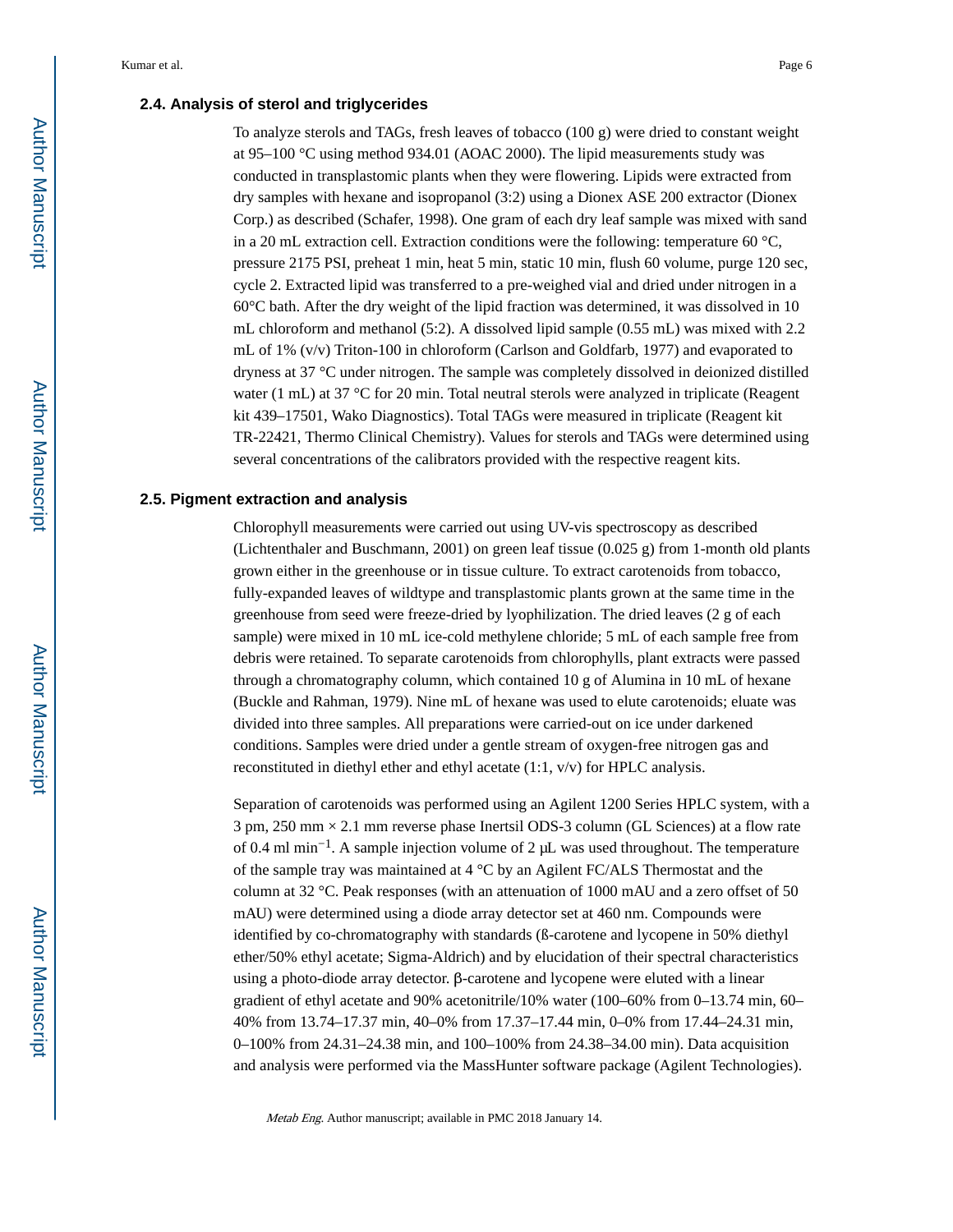β-carotene and lycopene from plant extracts were quantified via five-point calibration curves ranging from 6.25 μM to 100 μM. The  $R^2$  coefficient for β-carotene and lycopene calibration curves were 0.9976 and 0.9981, respectively. Individual carotenoid concentrations were calculated by comparing their relative proportions, as reflected by integrated HPLC peak areas, to total carotenoid content determined by spectrophotometry. The commercially obtained carotenoid standards were also subjected to the preparation protocol described above to determine the percentage recoveries. See Fig. S2a–f for analytical data.

#### **2.6. Analysis of squalene**

Squalene was extracted in the same way as carotenoids. The separation of squalene was conducted on a Cyclosil-B capillary column (30 m length, 0.25 mm internal diameter, and 0.25 mm film thickness; Agilent J & W Scientific) using an Agilent Technologies 6890 Series Gas Chromatograph (GC) system. The GC system was coupled to a Leap Technologies COMBI PAL (CTC Analytics) auto-sampler. A sample injection volume of 1 μL was used throughout, and the sample was injected in the splitless mode. Helium was used as the carrier gas at a constant flow rate of 36.6 mL/min. For the GC temperature gradient program, an initial isothermal heating of 210  $^{\circ}$ C was applied for 1 min; the temperature was then increased to 250 °C, at a rate of 3 °C min<sup>-1</sup>, and held at 250 °C for a further 26 min.

The Agilent Technologies 6890 Series GC system was coupled to an Agilent 5973 Network Mass Selective Detector. The temperature of the inlet, transfer interface, and ion source was set to 250, 250, and 230 °C, respectively. A solvent delay of 3.5 min was implemented throughout the course of the experiment. Electron impact ionization (70 eV) was used and an acquisition rate of 0.98 cycles/s was employed. The fragment ions used for selected ion monitoring experiments were 69, 81, 95, and 410  $m/z$  (the parent ion). The identification of squalene was based on the retention time, the abundance of the aforementioned fragment ions, and by standard addition. The fragment ion at 69  $m/z$  was used for quantification as it is the most abundant ion in the mass spectrum of squalene. Data acquisition and analysis were performed via the Chemstation software package (Agilent Technologies). Squalene from the plant extract was quantified via a six-point calibration curve ranging from 62.5 nM to 200 μM. The  $R^2$  coefficient for the calibration curve was 0.9987. See Fig. S3a–c for analytical data.

#### **2.7. Analysis of mevalonate**

The freeze-dried samples of wildtype and transplastomic leaves were used for separation of isoprenoid compounds (Frébortová et al., 2007). Before use, 5000-Da 4 mL filter units (Amicon Ultra, Millipore) were washed with 1 mL sterile water by centrifuging at 4000g for 2 h at 30 °C to remove glycerol and sodium salts. Leaf tissues (1.0 g) were ground in liquid nitrogen. Five mL 100% methanol (kept on dry ice) was added directly to the ground tissue and vigorously mixed, before centrifugation at 5000g at − 10 °C for 15 min. Supernatants were transferred to the washed filter units and centrifuged for 8 h at 4000g at − 10 °C to separate isoprenoid contents. All samples were kept on dry ice during the extraction procedure or stored at − 80 °C. Mevalonate was identified by retention time and accurate mass measurements.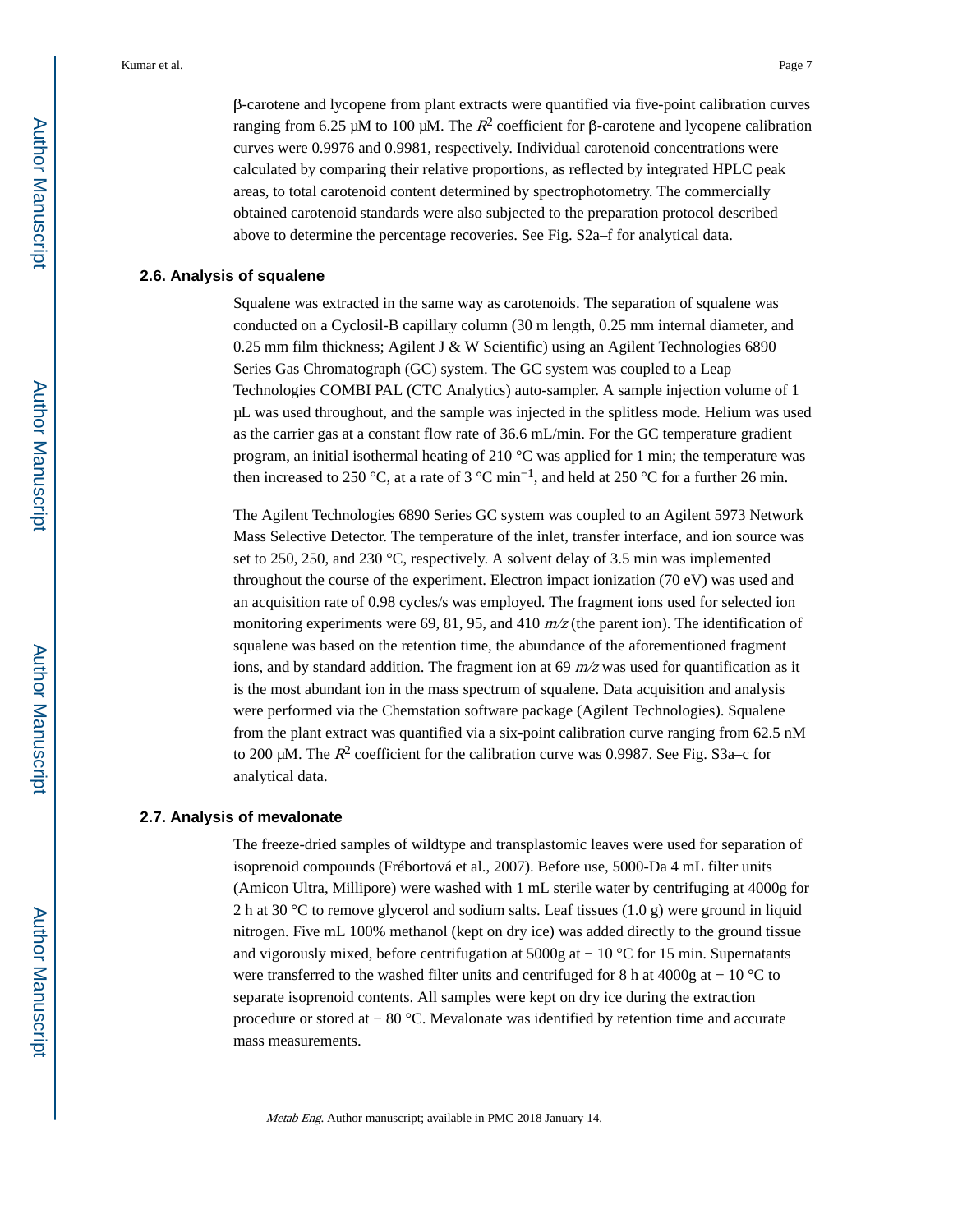The chemical standard for mevalonate was prepared by treating mevalonolactone (Sigma-Aldrich) with 2 M potassium hydroxide (Martin et al., 2003). The separation of the mevalonate was conducted on a ZIC-HILIC column (150 mm length, 2.1 mm internal diameter, and 3.5 μm particle size; from Merck SeQuant, and distributed via The Nest Group, Inc.) using an Agilent Technologies 1200 Series HPLC system (Agilent Technologies). The injection volume for the chemical standard and the metabolite was 2 μL. The temperature of the sample tray was maintained at  $4 \degree C$  by an Agilent FC/ALS Thermostat. The column compartment was set to 32 °C. FPP was eluted isocratically with a mobile phase composition of 36% of 50 mM ammonium acetate, in water, and 64% of acetonitrile. A flow rate of 0.15 mL/min was used throughout. The HPLC system was coupled to an Agilent Technologies 6210 time-of-flight mass spectrometer (LC-TOF MS), by a 1/6 post-column split. Contact between both instruments was established by a LAN card in order to trigger the MS into operation upon the initiation of a run cycle from the MassHunter workstation (Agilent Technologies). Electrospray ionization (ESI) was conducted in the negative ion mode and a capillary voltage of − 3500 V was utilized. MS experiments were carried out in full scan mode, at 0.85 spectra/second and a cycle time of 1.176 s, for the detection of [M−H]− ions. The instrument was tuned for a range of 50–1700  $m/z$ . Before analysis, the TOF MS was calibrated via an ESI-L-low concentration tuning mix (Agilent Technologies). Data acquisition and processing were performed by the MassHunter software package. Mevalonate from plant extracts was quantified via a seven-point calibration curve ranging from 625 nM to 50  $\mu$ M. The  $R^2$  coefficient for the calibration curve was 0.999.

#### **2.8. Transmission electron microscopy**

Leaf tissue  $(2 \text{ mm}^2)$  from transplastomic and wildtype plants were fixed in 2.5% glutaraldehyde and 2% formaldehyde in 0.1 M sodium cacodylate buffer for several days. Fixed tissues were rinsed in the same buffer three times for 20–30 min per rinse and then post-fixed in 1% aqueous osmium tetroxide for 1 to 2 h. Samples were rinsed in water three times for 20–30 min and dehydrated in aqueous acetone (30%–50%–70%–95%–100%) three times for 30 min per step. Dehydrated samples were infiltrated and embedded in Spurr's resin. About 60 nm thick sections were collected on 400 mesh copper grids and stained in 2% uranyl acetate for 1 min, dried and viewed in the transmission electron microscope. Digital recordings were made on a Zeiss 902 electron microscope at 80 kV.

#### **3. Results**

## **3.1. Chloroplast transformation and functional expression of the cytoplasmic MEV pathway in chloroplasts**

Targeting between *trnI* and *trnA* in the chloroplast genome sequence (Fig. 1a), the chloroplast transformation vectors pUY1 and pUYMEV6.1 (Fig. 1b–c) were used for genetic transformation of tobacco plants. The chloroplast transformation vectors contained the spectinomycin antibiotic resistant gene *aadA* (Svab and Maliga, 1993) as the first gene in the insert, located downstream from the 16S ribosomal RNA gene with its promoter. The pUY1 plasmid (derivative of pLDCtV; Guda et al., 2000) contains only the aadA gene and pUYMEV6.1 contains six genes encoding the six enzymes of the MEV pathway (Fig. S1).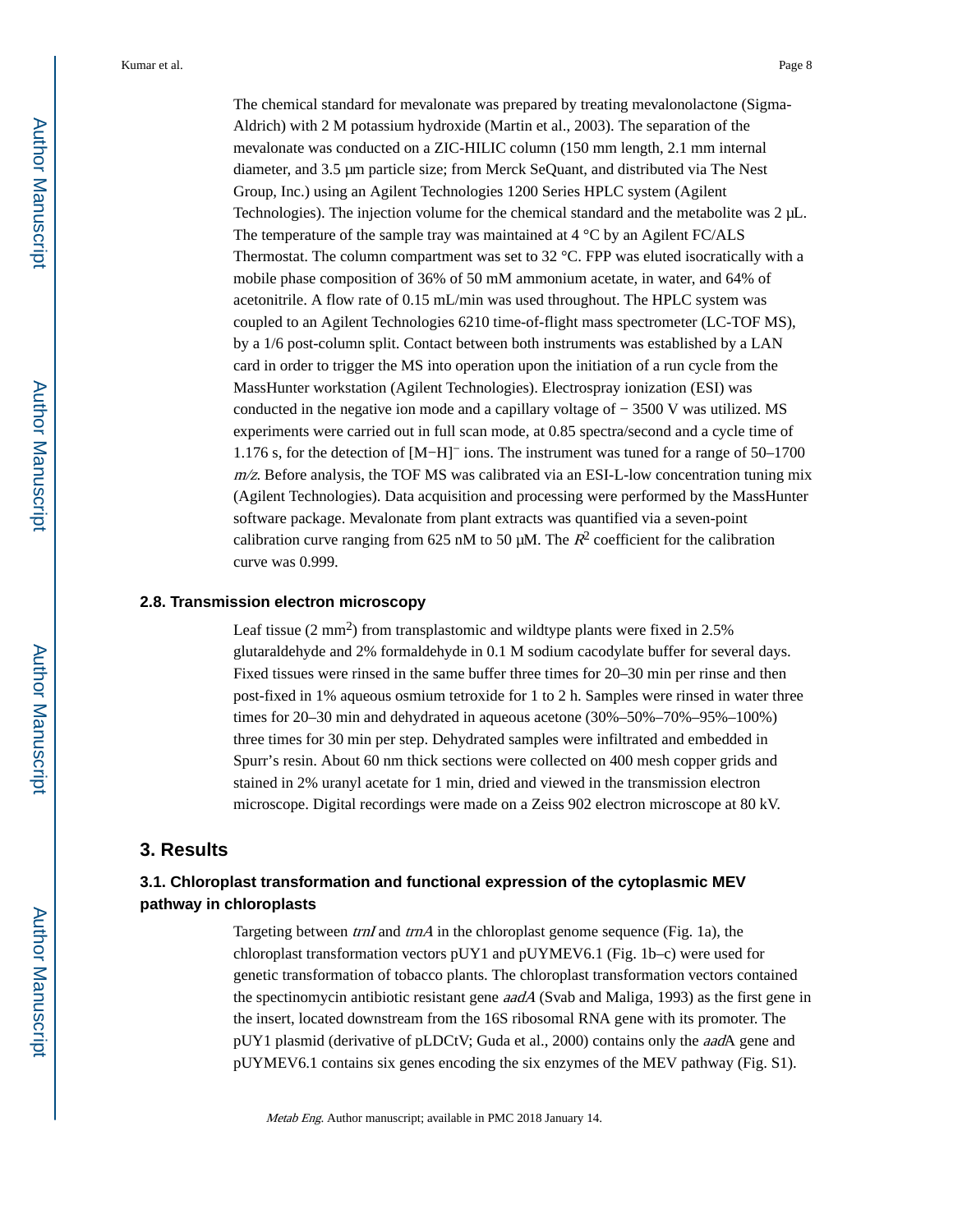Several independent transgenic shoots were recovered within 1–2 months from bombarded leaf tissue selected on RMOP medium supplemented with 500 mg/L spectinomycin. Transformed tissue was sub-cultured every two weeks on selection. Transplastomic plants containing the empty vector pUY1 or pUYMEV6.1 transferred to the greenhouse were routinely shorter than untransformed wildtype. Chloroplast transformation itself affected plant height. However, there were no differences in developmental phenotypes, including plant size, and shape and number of leaves, flowers and stems, between the original transplastomic lines. Also, transplastomic plants set seed normally. When we tested those seeds in tissue culture, they germinated normally and produced the same sized plants as untransformed wildtype seeds. Transplastomic lines grown in tissue culture did not exhibit developmental phenotypes, with or without the MEV pathway.

Integration of transgenes was confirmed by PCR using an internal primer that annealed to the coding region of *aad*A and one that annealed to the flanking sequence (Fig. 1b and c). In DNA from transplastomic plants the expected PCR products were amplified (Fig. 1d); 2.0 kb from pUY1 (T0-EV) and 10.0 kb from pUY-MEV6.1 tissue culture-derived plantlets #2, #3, and #4 (T0-mev). pUY-MEV6.1 T0 plant #4 and its seed-derived progeny (T1) appear to be homoplastomic, T0 #2 and T0 #3 heteroplastomic, and T0 #1 untransformed (Fig. 1d). Southern blots confirmed the site-specific integration of the expression cassette (Fig. 1e). Furthermore, we confirmed that pUY-MEV6.1 #4 is homoplastomic, as only one fragment hybridized with the probe in the T0 plantlet and T1 progeny (Fig. 1e). Transplastomic pUY-MEV6.1 T0 #2 and T0 #3 were confirmed to be heteroplastomic. To our knowledge, this report is the first describing integration of six foreign eukaryotic genes, plus a selectable marker gene into the chloroplast genome.

Transcription of the entire polycistronic insert engineered into tobacco chloroplasts was confirmed using reverse transcriptase (RT)-PCR on total RNA extracted from mature leaves. RNA was reverse transcribed using transgene junction-specific primers (Fig. 1f) and the cDNAs were then amplified with primers specific to the transgene sequences (Fig. 1g–i). All of the six MEV genes in the pUY-MEV6.1 #4 insert were expressed (Fig. 1j) indicating that the 16 S rRNA promoter functioned well to express the polycistronic message (seven genes including the selectable marker gene) from the pUY-MEV6.1 insert.

We used the response of transplastomic plantlets to growth on 100 μM fosmidomycin, which specifically inhibits the plastidial MEP pathway's enzyme, 1-deoxy-D-xylulose-5-phosphate reductoisomerase (DXR) (Zeidler et al., 1998), as a screen for the expression and functionality of the expressed protein products. Transplastomic seedlings (2 weeks old) of pUY1 T1 and pUY-MEV6.1 #4 T1 were transferred to fosmidomycin-supplemented medium for 2 weeks (Fig. 2). Transplastomic pUYMEV6.1 #4 T1 plants thrived on the fosmidomycin-supplemented medium (Fig. 2b). On the other hand, the transplastomic pUY1 T1 controls were three times smaller in size and bleached (Fig. 2a). The fact that the growth phenotype and pigmentation of the transplastomic T1 #4 seedlings were normal, compared to controls after growth on fosmidomycin-supplemented medium, indicates that the inhibition of the MEP pathway in pUY-MEV6.1 plants was complemented by the expression in the chloroplast of the introduced genes encoding the enzymes in the MEV pathway. Growth on 100 μM fosmidomycin was not lethal for the pUY1 transplastomic plants,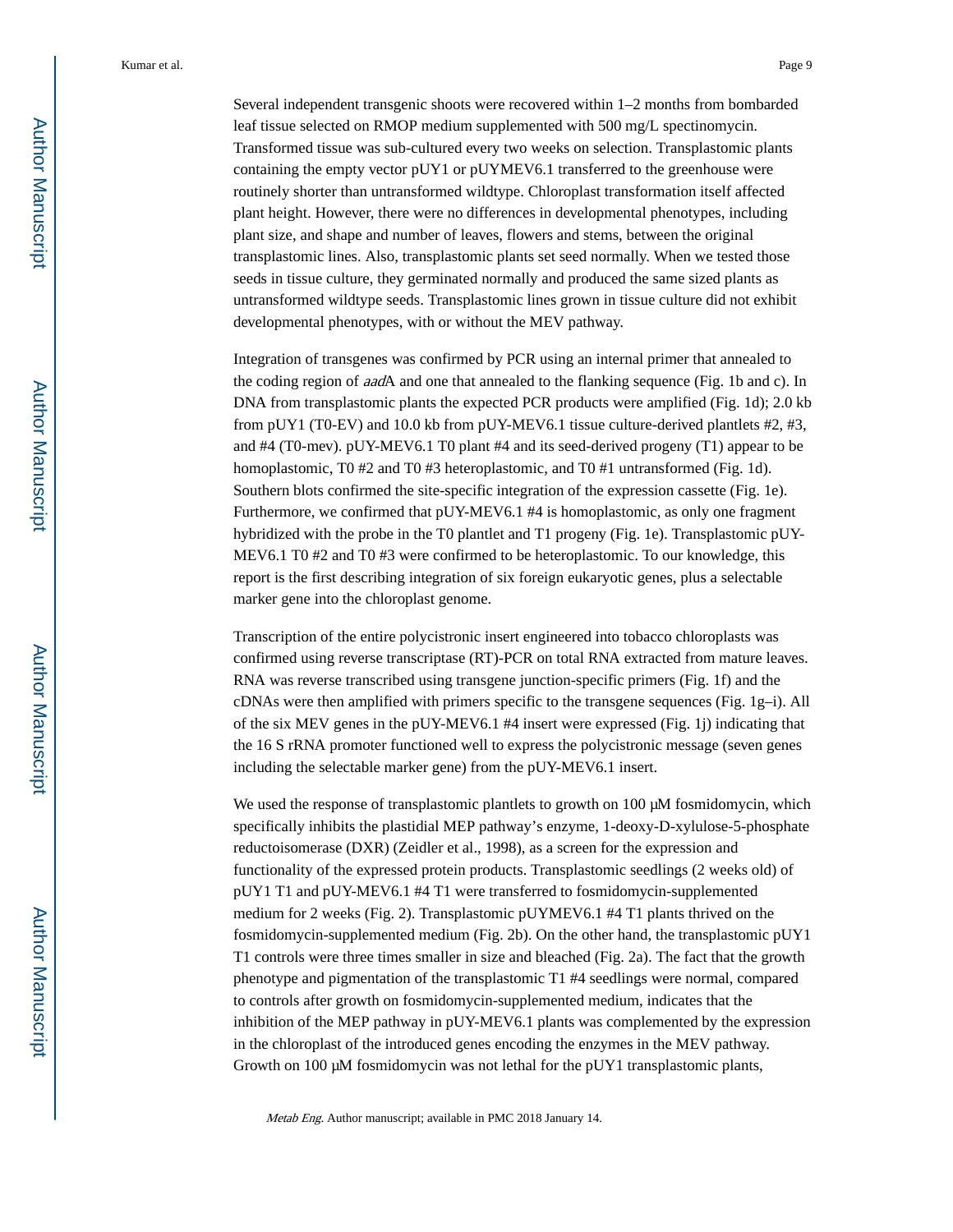indicating that either there was residual MEP pathway expression or the cytosolic pathway provided necessary precursors.

We next analyzed levels of the intermediate metabolite mevalonate in leaves of transplastomic and control plants using a highperformance liquid chromatography time-offlight mass spectrometer (HPLC-TOF-MS)-based metabolomics platform. Mevalonate accumulated in leaves of MEV6-containing transplastomic plants (mean  $\pm$  SE=49 µmoles/g  $\pm$  13.3,  $n=3$ ), but it was not detectable in the empty vector control or wildtype leaves. Increased levels of this intermediate indicate functionality of MEV6 transgene products to the point of production of mevalonate.

#### **3.2. Impact on metabolism of expression of MEV pathway in chloroplasts**

The MEP pathway produces chlorophylls and carotenoids (Lichthentaler, 2007). Levels of chlorophyll, ß-carotene, xanthophyll, and lycopene were analyzed. There was 1.4 times more ß-carotene in the MEV6 plants, when compared to empty vector controls (Fig. 3a). Lycopene and chlorophyll levels were not different in the transplastomic MEV6 and empty vector control plants and we were unable to detect xanthophylls.

To understand if cellular metabolism was affected by introducing the MEV biosynthetic pathway in tobacco chloroplasts, we measured levels of sterols, triacylglycerides (TAGs), and squalene in transplastomic plants. TAGs and sterols were measured at the flowering stage in T0 plants. The mean level of TAGs was slightly greater by 1.2 times in the MEV6 containing plants than the empty vector control (Fig. 3b). We observed that mean sterol levels in the MEV6-containing plants were twice those in the empty vector control plants (Fig. 3b). In addition, squalene was quantified in T1 plants at the 5-week vegetative stage. Squalene levels were 10 times higher in the MEV6-containing plants than in the empty vector controls (Fig. 3c). These results indicate that expression of the MEV pathway in chloroplasts enhances the levels of products associated with fatty acid synthesis and also, the cytoplasmic MEV pathway.

#### **3.3. Effect on cellular structure**

To assess the effect of the expression of the MEV6 pathway in chloroplasts at the cellular level, we examined leaf cells from transplastomic T1 lines by Transmission Electron Microscopy (TEM). TEM images of MEV6 samples were visually compared to those from the empty vector control (greenhouse grown plants 30- or 60-days old) in about 100 images each. Both mitochondria and chloroplasts were abundant and located in the peripherally located cytoplasm in mature mesophyll cells of the lines (Fig. 4). Chloroplast structure was not obviously affected by expressing the cytoplasmic MEV pathway; the size, shape, and prevalence of grana stacks, starch grains, and plastoglobuli were similar. Mitochondria were equally present in both lines.

There were two distinct differences in the ultrastructure of cells in the MEV6-containing transplastomic line. First, microbodies were located adjacent, and often appressed, to chloroplasts in the parietal cytoplasm in the MEV6 cells much more often than in the empty vector control sections (Fig. 4). Based on their appearance and size, many of these microbodies appeared to be peroxisomes (Gruber et al., 1970; Nishimura et al., 1993). The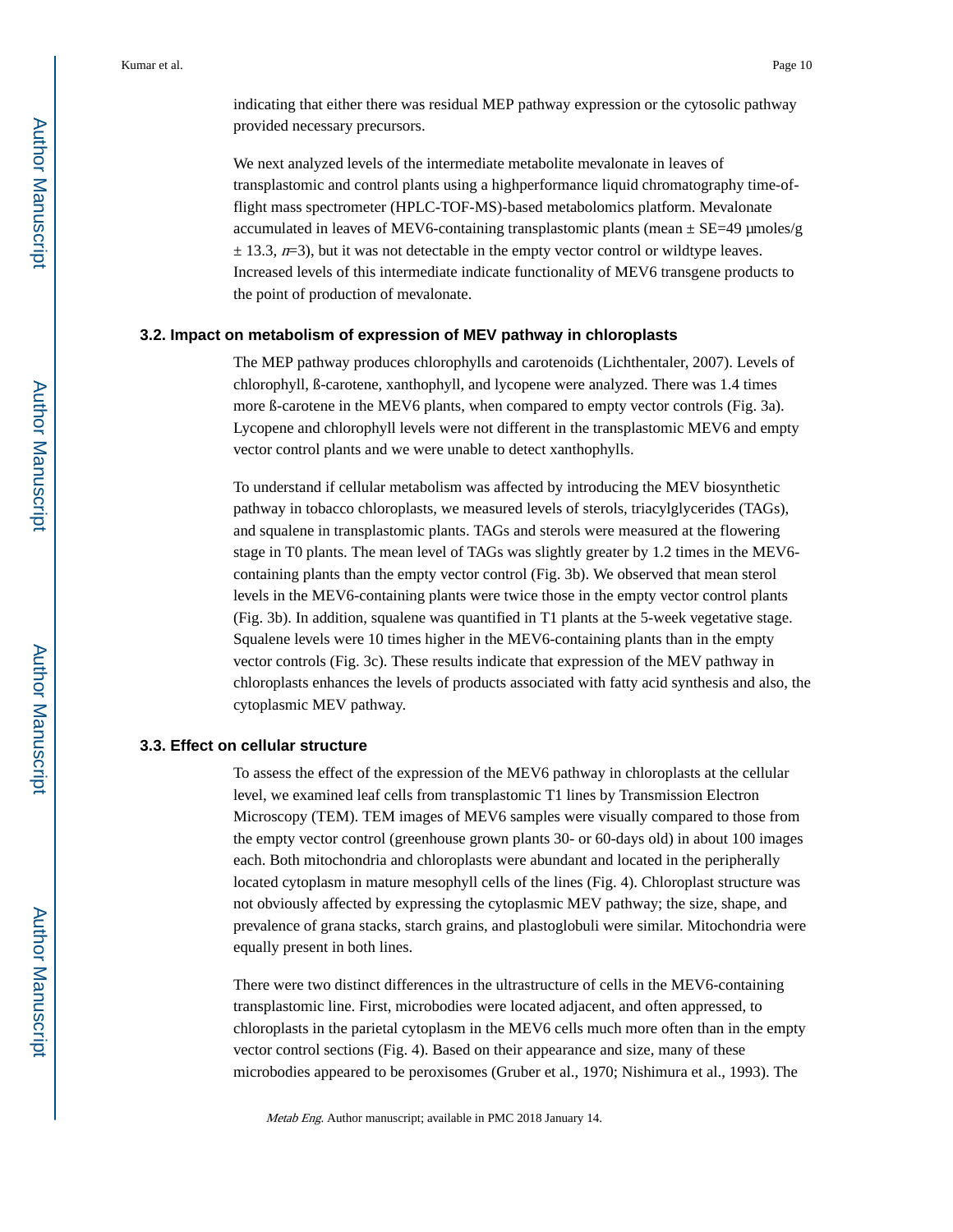peroxisomal matrix was granular and in many cases contained paracrystalline structures (Fig. 4c–d). On average, the paracrystalline structures filled less than one-fourth of the interior space. Second, there were oval to round bodies, with an electron translucent matrix containing an oval to round-shaped core of electron opaque material (Fig. 4e–g). These unidentified microbodies (UMB) were smaller than peroxisomes and some appeared to have a bilayer. UMB were absent in sections from the empty vector controls.

## **4. Discussion**

Our results demonstrate that expression of the MEV6 pathway in the chloroplast resulted in an enhanced content of mevalonate and carotenoids. This suggests that increasing the availability of the IPP monomer resulted in enhanced flux through the downstream carotenoid biosynthetic pathway or enhanced expression or activity of the pathway. The complex regulation of carotenoid biosynthesis (Bouvier et al., 2005; Botella-Pavia et al., 2004; Fraser et al., 2009) suggests that many factors may impact levels. Although the genes encoding the MEV pathway to the point of production of IPP were added in our chloroplast manipulations, plastidal IPP isomerase expression was not manipulated. Tritsch et al. (2010) demonstrated that IPP isomerase acts to dynamically adjust the IPP/DMAPP ratio. It is possible that altering plastidal IPP isomerase expression would allow optimization of the ratio of IPP and DMAPP to further increase product levels (Martin et al., 2003).

Expression of the MEV pathway in chloroplasts enhanced the levels of products associated with fatty acid synthesis and, also, the cytoplasmic MEV pathway. Most fatty acids (16- and 18-carbon fatty acids) are synthesized from acetyl CoA in chloroplasts. Part of the fatty acid pool that is exported to the cytoplasm is assembled into storage lipids at the endoplasmic reticulum (ER), by donating fatty acyl groups to glycerol-3-phosphate to form TAGs. Under some developmental or stress conditions, chloroplasts synthesize TAGs as well (e.g., Kaup et al., 2002). The increase of fatty acid synthesis in response to expression of the MEV pathway in chloroplasts, as evidenced by an increased level of TAGs, indicates that acetyl CoA was freely available in the chloroplast and not limiting. It was shown earlier that acetyl CoA was not limiting with  $p$ -hydroxy-benzoic acid (pHBA) polymer accumulation (up to 26% dry weight) upon expression of chorismate pyruvte lyase in chloroplasts (Viitanen et al., 2004). Also, fatty acid synthesis was not adversely affected by production of polyhydroxybutyrate (PHB) in plastids, indicating that acetyl CoA was available (Poirier, 2002). However, the higher the accumulation of PHB, the more chlorosis and negative effects on plant growth were observed (Poirier, 2002). The direct expression of PHB synthesis in chloroplasts via integration of genes into the genome did not result in high levels of PHB and was also associated with chlorosis and negative effects on growth (Lossl et al., 2003). Although overexpression of MEV pathway enzymes is generally associated with alterations in the phenotype of plants, we did not detect developmental perturbations in our original MEV6 plants or tissue culture grown progeny thereof, when compared to empty vector controls.

Plant cells have delicately responsive mechanisms that sense levels of fatty acids and adjust metabolism to degrade or synthesize them, as needed (Eccleston and Ohlrogge, 1998). In leaves, excess fatty acids are degraded by β-oxidation in peroxisomes. Paradoxically, the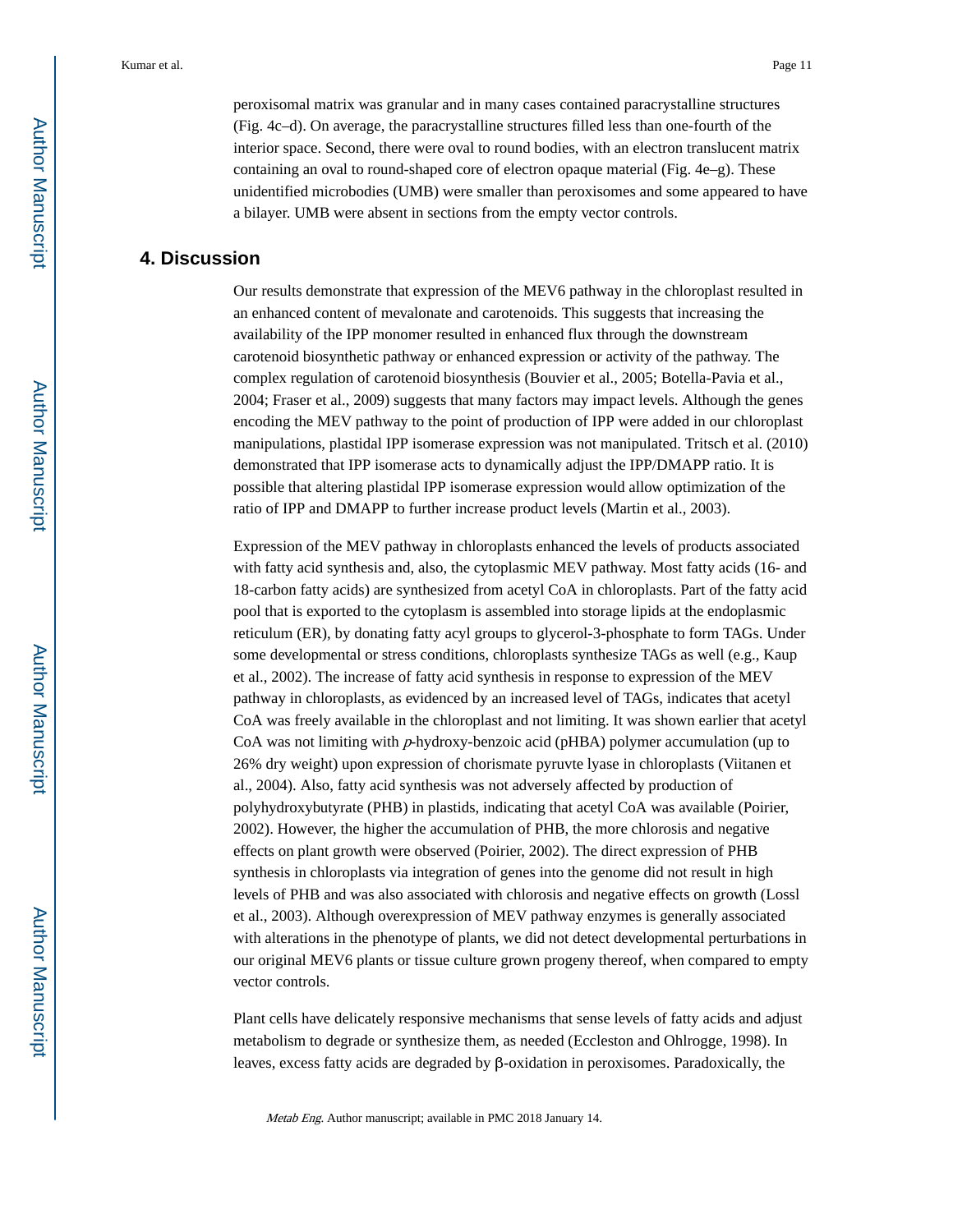loss of fatty acids activates fatty acid synthesis in chloroplasts (Eccleston and Ohlrogge, 1998). The enhancement of TAG levels in the MEV6 transplastomic line reflects the result of an intriguing interplay between enhanced availability of isoprenoid substrates in the chloroplast, effects of isoprenoid intermediates on fatty acid synthesis (Kizer et al., 2008), and the balance of degradation of excess fatty acids in the cytosol with activation of fatty acid synthesis in the chloroplast. It seems possible that the increased numbers of peroxisomes and UMBs in the MEV6 transplastomic plants are caused by the need to eliminate excess fatty acids synthesized in response to the high and excess levels of substrates generated in the chloroplasts and exported to the cytosol or to increased TAG biosynthesis in the cytosol or chloroplast.

The additional, fully functioning pathway producing isoprenoid precursors in the chloroplast enhanced levels of squalene and sterols in transplastomic MEV6 plants. The enhanced levels most likely indicate that one or more metabolite exited the chloroplast and augmented the cytosolic pathway leading to their synthesis. This provides another example to the list of examples of cross talk between the two compartments (e.g., Gerber et al., 2009; Kasahara et al., 2002; Nagata et al., 2002). Labeling studies showed that the chloroplastidic MEP isoprenoid pathway contributes to biosynthesis of sterols (Arigoni et al., 1997; De-Eknamkul and Potduang, 2003) and volatile terpenes (Dudareva et al., 2005). IPP seemed to be transported from the chloroplast to the cytoplasm, but the plastidic transporter was not identified (Flügge and Gao, 2005). Mevalonate levels increased by expression of the mevalonate pathway in the chloroplast (Fig. 3) and studies in the future will ascertain if the mevalonate accumulated in the chloroplast or if it exited the chloroplast and accumulated in the cytosol. Whether mevalonate, IPP, or another metabolite, such as GPP or FPP is transported, the end result appears to be substrate movement across the chloroplast membrane, although we cannot formally rule out the possibility that the engineering of chloroplasts caused an induction of the cytosolic MEV pathway. It is possible that IPP or derived-metabolites only exit the chloroplast when concentrations exceed normal physiological levels, such as in our study. Our sterol results agree with earlier reports in which plant lines that over-expressed HMGR produced a few- to several-fold enhancement in total sterols (Schaller et al., 1995). In some cases, lipid bodies were observed in the cytoplasm of cells of tobacco (Gondet et al., 1994; Heyer et al., 2004). In all these examples, as in ours, there were no concomitant obvious morphological abnormalities. The interactions amoung levels of sterols, squalene, TAG, and expression of biosynthetic enzymes is complex (Wentzinger et al., 2002). Although squalene and TAG levels were enhanced, we observed that sterol levels were not enhanced to the same extent (Fig. 3). Wentzinger et al. (2002) also observed a concomitant accumulation of squalene and TAG. Squalene and TAG accumulated when sterol synthesis was inhibited in 3-day old tobacco cells in liquid culture treated for 2 h with a chemical inhibitor of squalene epoxidase. In light of this study and that squalene epoxidase should not have been limiting in our system, it is surprising that squalene accumulated to a greater extent than sterols. The fundamental differences in experimental systems may explain the discrepancy and would be of interest to study further. That our manipulations increased levels of isoprenoid intermediates suggests that our chloroplastbased strategy to increase levels of isoprenoid pathway precursors for valued cytosolic isoprenoids may with additional manipulations ultimately be successful. Applications may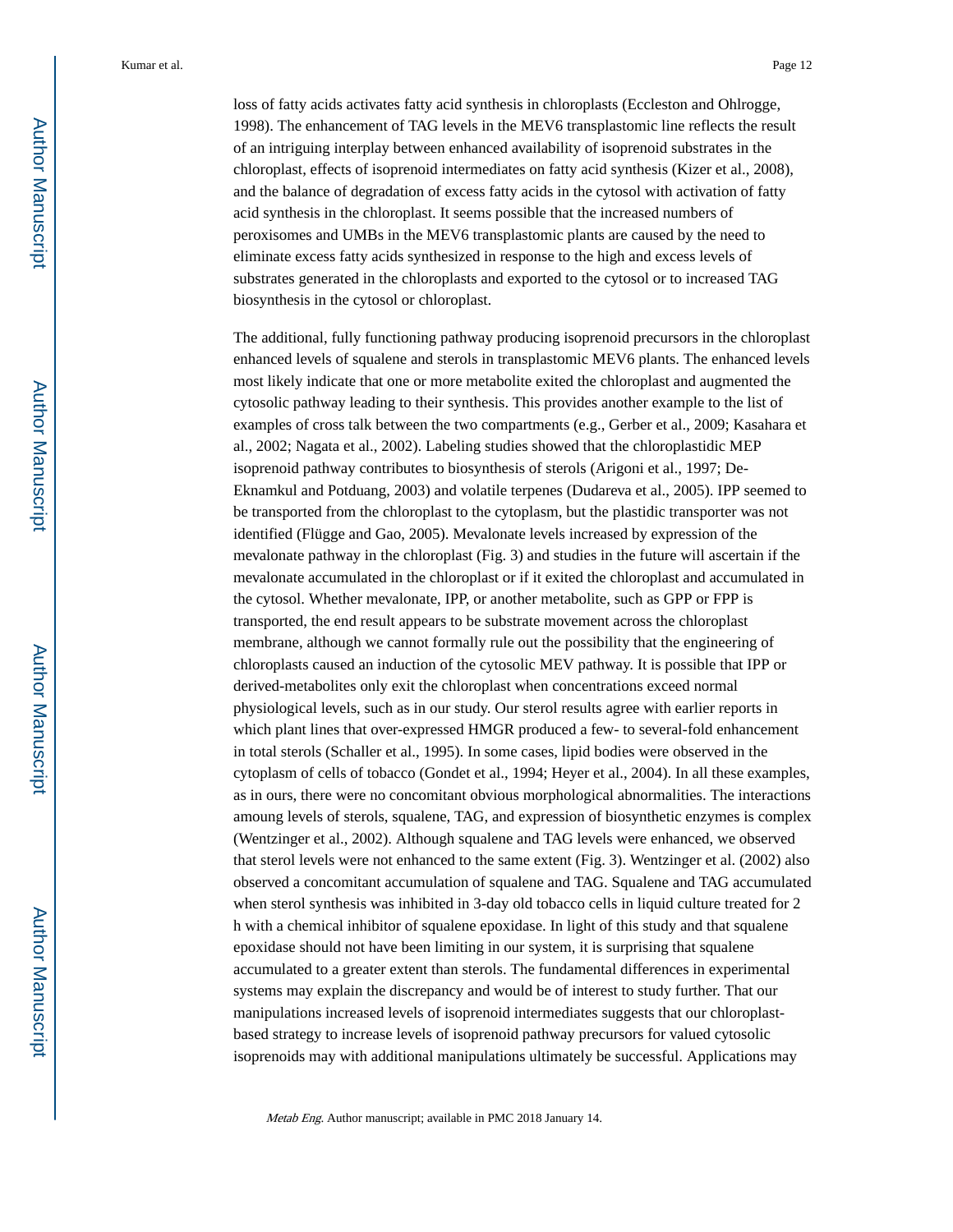include production of phytonutrients and phytopharmaceuticals, isoprenoid feedstocks for biofuels, and enhanced rubber production in rubber-producing plants.

We have no information, as yet on the true nature of composition of the UMB's observed in the MEV6 plants, but they are unlike other  $OsO<sub>4</sub>$ -stained lipid bodies. However, in plants, isoprenoid pathway products are found in particles suspended in cytosol (latex), such as the granular electron-lucent particles in laticifers of the genus Papaver (Thureson-Klein, 1970) and rubber particles in rubber-producing plants (Rippel et al., 2003). Purified rubber particles have homogeneous, usually electron-dense cores, with a monolayer membrane (Cornish et al., 1999). Some rubber particles in Parthenium argentatum (guayule) cells, however, were without electron-opaque cores (Benedict et al., 2010).

Production of biopolymers in transgenic plants reached commercially viable levels with the accumulation of the pHBA polymer up to 26% dry weight in transplastomic plants (Viitanen et al., 2004). Unfortunately, high biopolymer accumulation in model plants generally negatively affects crop yield and other agronomic properties (Van Beilen and Poirier, 2008). Muntendam et al. (2009) assert that development of a microbial production platform for the biosynthesis of isoprenoids will offer cost-effective production, while eliminating climate and cultivation risks. However, the lack of an impact on plant development indicates that expression of the six additional MEV genes is not detrimental to chloroplast function and that diversion of acetyl CoA away from its normal distribution path in the chloroplast was not harmful. Thus, with sunlight fueling the entire process, production of isoprenoids via chloroplast engineering may overcome some of the limitations of a plant-based production platform. With clever engineering strategies, in which not only the precursor levels are elevated, but side reactions stifled (Kirby and Keasling, 2009), we predict additional improvements in production levels will lead to commercially-viable yields of desirable isoprenoid products.

#### **Supplementary Material**

Refer to Web version on PubMed Central for supplementary material.

## **Acknowledgments**

We thank Darlene Hoffmann (San Joaquin Valley Agricultural Sciences Center, ARS, USDA, Parlier, California, USA) for performing TEM and Tina Williams (Western Regional Research Center, ARS, USDA, Albany, California, USA) for assisting in sample preparation for TEM. We thank Lewis Feldman, Steven Ruzin, Kent McDonald, Marisa Otegui, and Russell Jones for discussions of UMB. The authors received financial support from USDA ARS project 5325-41000-043-00D and Cooperative Research and Development Agreement #58-3K95-6-1172 with Yulex Corporation (Maricopa, Arizona).

## **Appendix A. Supplementary materials**

Supplementary data associated with this article can be found in the online version at doi: 10.1016/j.ymben.2011.11.005.

## **Abbreviations**

**MEV** mevalonate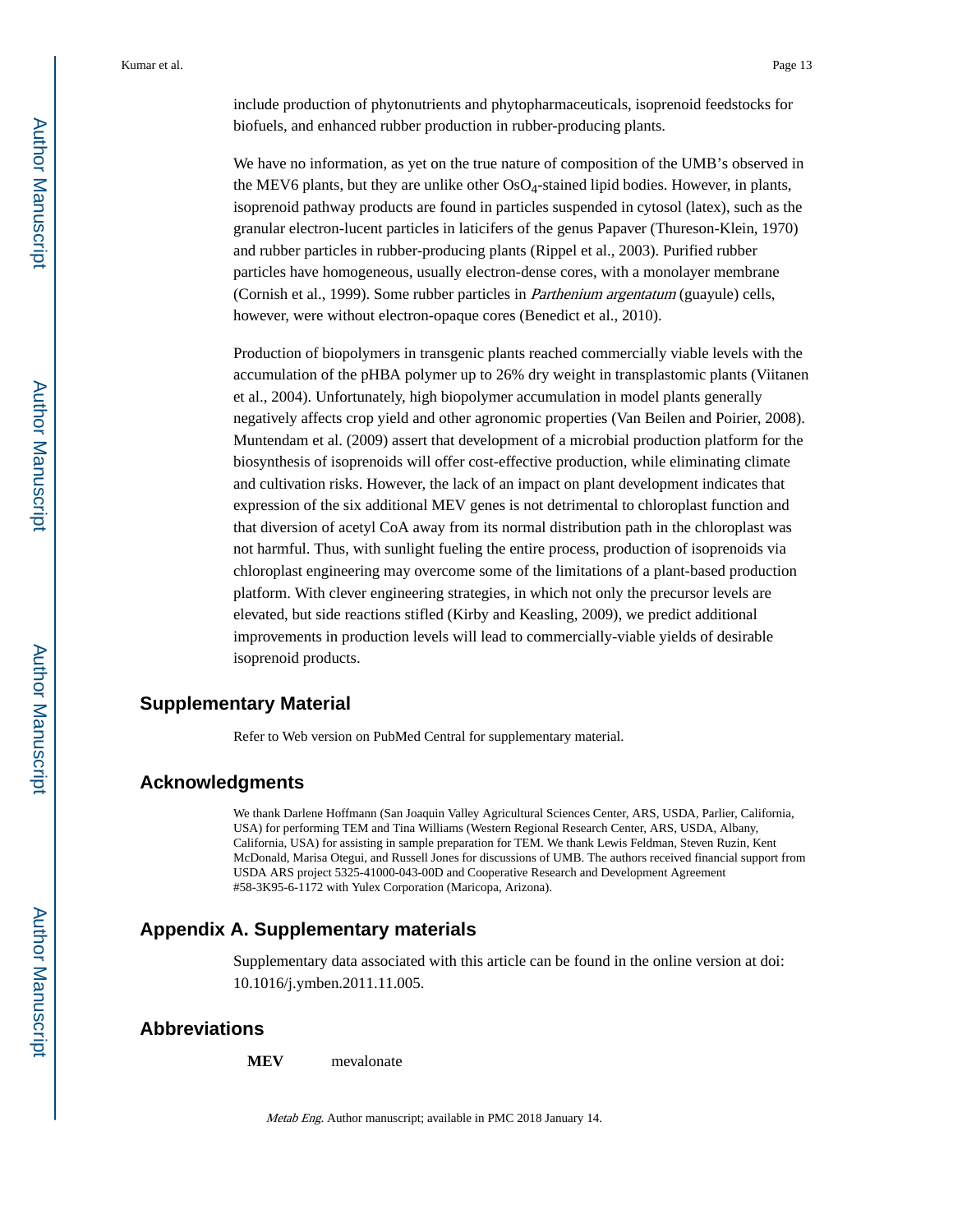| <b>MEP</b>   | 2-C-methyl-D-erythritol 4-phosphate             |
|--------------|-------------------------------------------------|
| <b>IPP</b>   | isopentenyl diphosphate                         |
| <b>DMAPP</b> | dimethylallyl diphosphate                       |
| <b>GPP</b>   | geranyl diphosphate                             |
| <b>FPP</b>   | farnesyl diphosphate                            |
| <b>GGPP</b>  | geranylgeranyl diphosphate                      |
| <b>HMGR</b>  | 3-hydroxy-3methylglutaryl-coenzyme A reductase  |
| <b>FPPS</b>  | FPP synthase                                    |
| <b>PTS</b>   | patchoulol synthase                             |
| <b>DXS</b>   | 1-deoxy-D-xylulose-5-phosphate synthase         |
| <b>DXR</b>   | 1-deoxy-D-xylulose 5-phosphate reductoisomerase |
| <b>PMK</b>   | phosphomevalonate kinase                        |
| <b>MVK</b>   | mevalonate kinase                               |
| <b>MDD</b>   | mevalonate diphosphate decarboxylase            |
| <b>AACT</b>  | acetoacetyl CoA thiolase                        |
| <b>HMGS</b>  | HMGCoA synthase, acetoacetyl CoA thiolase       |
| <b>HMGRt</b> | C-terminal truncated HMGCoA reductase           |
| <b>TAG</b>   | triacylglyceride                                |
| <b>UMB</b>   | unidentified microbodies                        |
| ER           | endoplasmic reticulum                           |
| <b>pHBA</b>  | $p$ -hydroxy-benzoic acid                       |
| PHB          | polyhydroxybutyrate                             |

## **References**

- Apel W, Bock R. Enhancement of carotenoid biosynthesis in trasplastomic tomatoes by induced lycopene-to-provitamin A conversion. Plant Physiol. 2009; 151:59–66. [PubMed: 19587100]
- Arigoni D, Sagner S, Latzel C, Eisenreich W, Bacher A, Zenk MH. Terpenoid biosynthesis from 1 deoxy-D-xylulose in higher plants by intramolecular skeletal rearrangement. Proc Natl Acad Sci USA. 1997; 94:10600–10605. [PubMed: 9380681]
- Bach TJ, Lichtenthaler HK. Inhibition by mevinolin of plant growth, sterol formation and pigment accumulation. Physiol Plant. 1983; 59:50–60.
- Benedict CR, Gossa R, Greer PJ, Foster MA. The formation of rubber-producing cortical parenchyma cells in guayule (Parthenium argentatum Gray) by low temperature. Ind Crops Prod. 2010; 31:516– 520.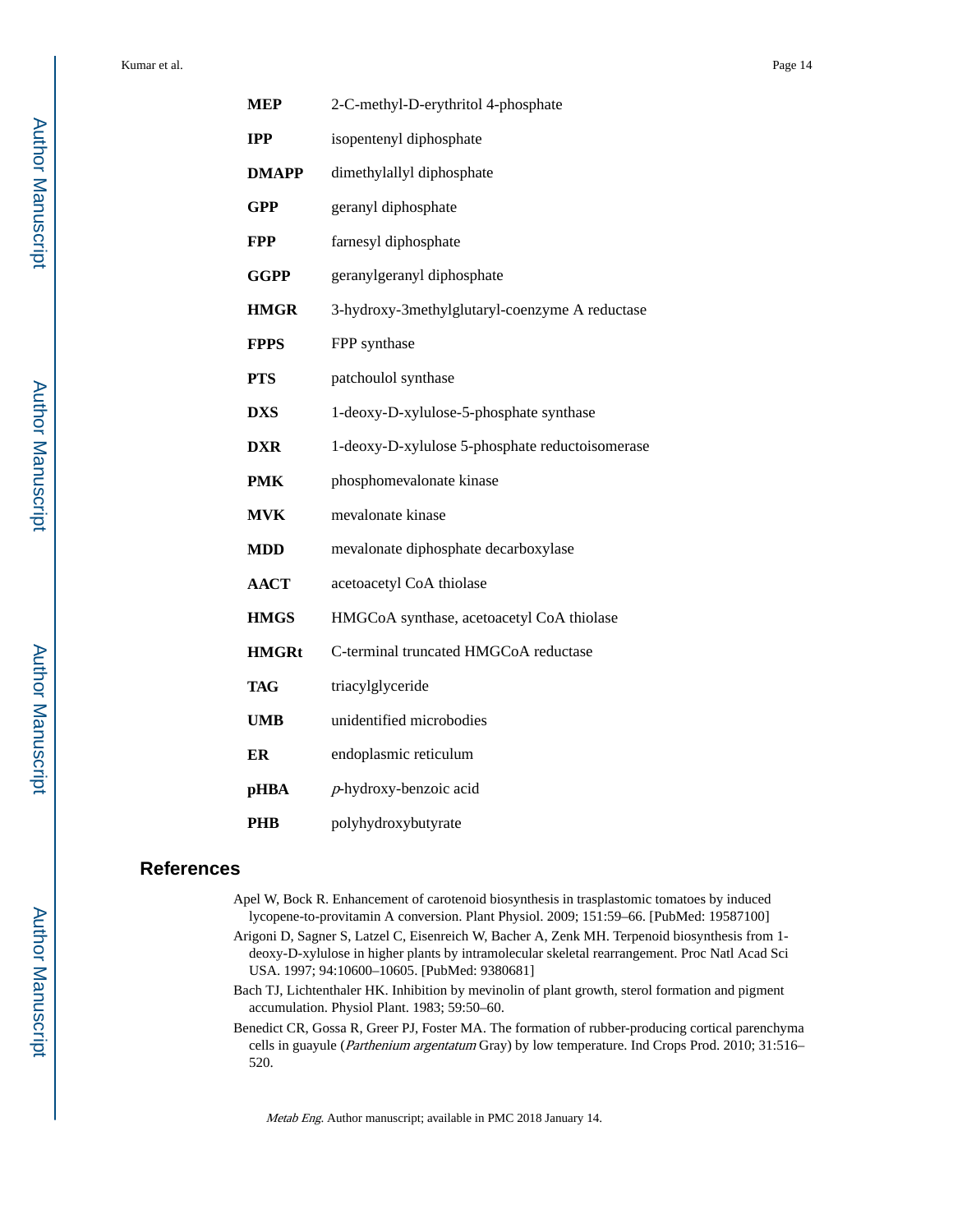- Bick JA, Lange BM. Metabolic cross talk between cytosolic and plastidial pathways of isoprenoid biosynthesis: unidirectional transport of intermediates across the chloroplast envelope membrane. Arch Biochem Biophys. 2003; 415:146–154. [PubMed: 12831836]
- Botella-Pavia P, Besumbes O, Phillips MA, Carretero-Paulet L, Boronat A, Rodriguez-Concepcion M. Regulation of carotenoid biosynthesis in plants: evidence for a key role of hydroxymethylbutenyl diphosphate reductase in controlling the supply of plastidial isoprenoid precursors. Plant J. 2004; 40:188–199. [PubMed: 15447646]
- Bouvier F, Rahier A, Camara D. Biogenesis, molecular regulation and function of plant isoprenoids. Prog Lipid Res. 2005; 44:357–429. [PubMed: 16289312]
- Buckle KA, Rahman FMM. Separation of chlorophyll and carotenoid pigments of capsicum cultivars. J Chromat A. 1979; 171:385–391.
- Capell T, Christou P. Progress in plant metabolic engineering. Current Opinion Plant Bio. 2004; 15:148–154.
- Carlson SE, Goldfarb S. A sensitive enzymatic method for the determination of free and esterified tissue cholesterol. Clin Chim Acta. 1977; 79:575–582. [PubMed: 890990]
- Chappell J, VonLanken C, Vogeli U. Elicitor-inducible 3-hydroxy-3-methylglutaryl coenzyme A reductase activity is required for sesquiterpene accumulation in tobacco cell suspension cultures. Plant Physiol. 1991; 97:693–698. [PubMed: 16668454]
- Cornish K, Wood DF, Windle JJ. Rubber particles from four different species, examined by transmission electron microscopy and electro-paramagnetic-resonance spin labeling, are found to consist of a homogenous rubber core enclosed by a contiguous, monolayer biomembrane. Planta. 1999; 210:85–96. [PubMed: 10592036]
- Daniell H. Transgene containment by maternal inheritance: effective or elusive. Proc Natl Acad Sci USA. 2007; 104:6879–6880. [PubMed: 17440039]
- Davidovich-Rikanati R, Lewinsohn E, Bar E, Iijima Y, Pichersky E, Sitrit Y. Overexpression of the lemon basil α-zingiberene synthase gene (ZIS) increases both mono- and sesquiterpene contents in tomato fruit. Plant J. 2008; 56:228–238. [PubMed: 18643974]
- Davidovich-Rikanati R, Sitrit Y, Tadmor Y, Iijima Y, Bilenko N, Bar E, Carmona B, Fallik E, Dudai N, Simon JE, Pichersky R, Lewinsohn E. Enrichment of tomato flavor by diversion of the early plastidic terpenoid pathway. Nat Biotech. 2007; 25:899–901.
- De-Eknamkul W, Potduang B. Biosynthesis of B-sitosterol and stigmasterol in Croton sublyratus proceeds via a mixed origin of isoprene units. Phytochemistry. 2003; 62:389–398. [PubMed: 12620352]
- Dudareva N, Andersson S, Orlova I, Gatto N, Reichelt M, Rhodes D, Boland W, Gershenzon J. The nonmevalonate pathway supports both monoterpene and sesquiterpene formation in snapdragon flowers. Proc Natl Acad Sci USA. 2005; 102:933–938. [PubMed: 15630092]
- Eccleston VS, Ohlrogge JB. Expression of lauroyl-acyl carrier protein thioesterase in Brassica napus seeds induces pathways for both fatty acid oxidation and biosynthesis and implies a set point for triacylglycerol accumulation. Plant Cell. 1998; 10:613–621. [PubMed: 9548986]
- Enfissi EMA, Fraser PD, Lois LM, Boronat A, Schuch W, Bramley PM. Metabolic engineering of the mevalonate and non-mevalonate isopentenyl diphosphate-forming pathways for the production of health-promoting isoprenoids in tomato. Plant Biotech J. 2005; 3:17–27.
- Flügge UI, Gao W. Transport of isoprenoid intermediates across chloroplast envelope membranes. Plant Biol. 2005; 7:91–97. [PubMed: 15666208]
- Fraser PD, Enfissi EMA, Bramley PM. Genetic engineering of carotenoid formation in tomato fruit and the potential application of systems and synthetic biology approaches. Arch Biochem Biophys. 2009; 482:196–204.
- Frébortová J, Galuszka P, Werner T, Schmulling T, Frébort I. Functional expression and purification of cytokinin dehydrogenase from Arabidopsis thaliana (AtCKX2) in Saccharomyces cerevisiae. Biol Plantarum. 2007; 51:673–682.
- Gerber E, Hemmerlin A, Hartmann M, Heintz D, Hartmann MA, Mutterer J, Rodríguez-Concepción M, Boronat A, Van Dorsselaer A, Rohmer M, Crowell DN, Bach TJ. The plastidial 2-C-methyl-Derythritol 4-phosphate pathway provides the isoprenyl moiety for protein geranylgeranylation in tobacco BY-2 cells. Plant Cell. 2009; 21:285–300. [PubMed: 19136647]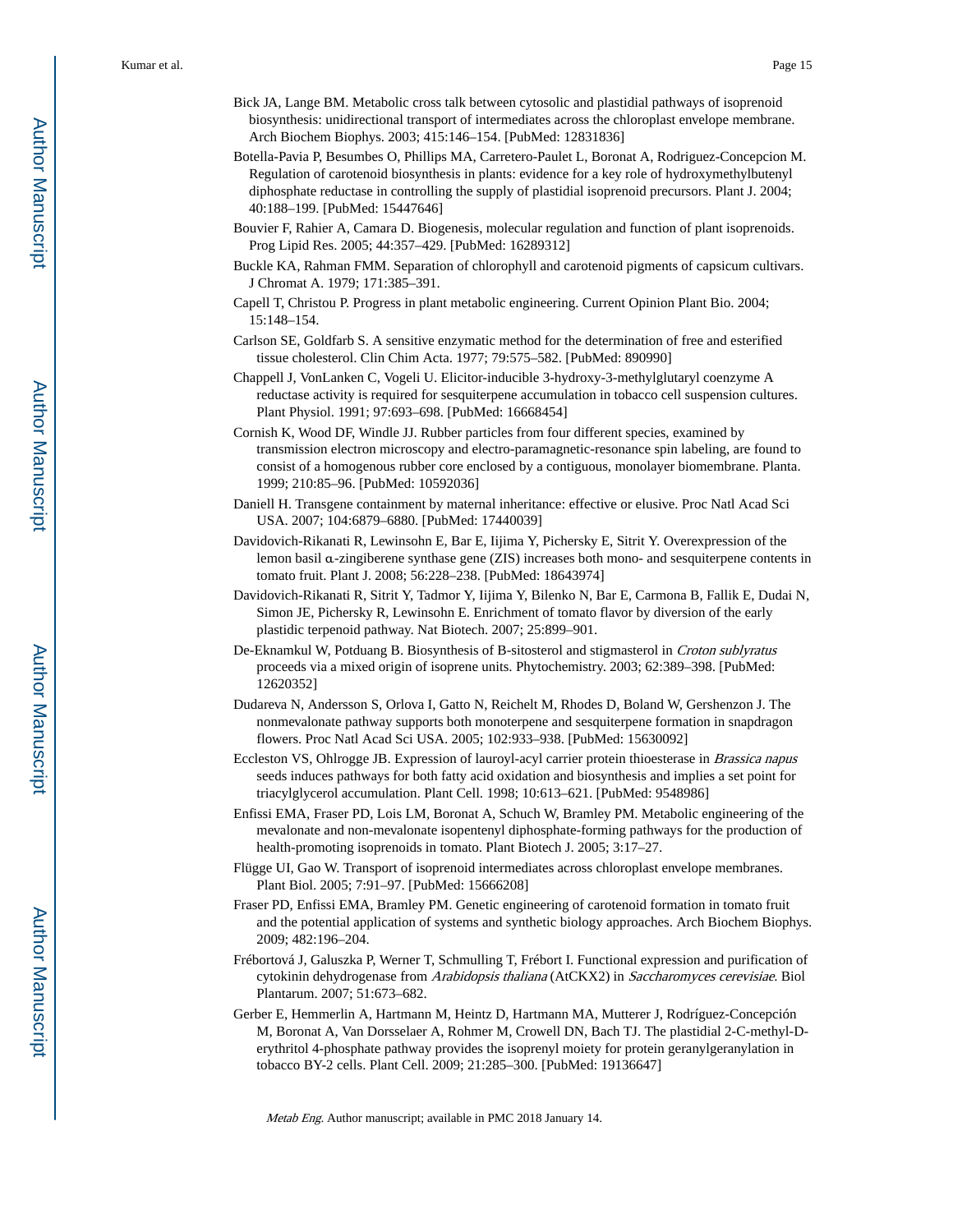- Gondet L, Bronner R, Benveniste P. Regulation of sterol content in membranes by subcellular compartmentation of steryl-esters accumulating in a sterol-overproducing tobacco mutant. Plant Physiol. 1994; 105:509–518. [PubMed: 12232218]
- Gruber PJ, Trelease RN, Becker WM, Newcomb EH. A correlative ultrastructural and enzymatic study of cotyledonary microbodies following germination of fat-storing seeds. Planta. 1970; 93:269–288. [PubMed: 24496764]
- Guda C, Lee SB, Daniell H. Stable expression of biodegradable protein based polymer in tobacco chloroplasts. Plant Cell Rep. 2000; 19:257–262.
- Hahn FM, Eubanks LM, Testa CA, Blagg BS, Baker JA, Poulter CD. 1-Deoxy-D-xylulose 5-phosphate synthase, the gene product of open reading frame (ORF) 2816 and ORF 2895 in Rhodobacter capsulatus. J Bacteriol. 2001; 183:1–11. [PubMed: 11114895]
- Hammerlin A, Bach TJ. Effects of mevinolin on cell cycle progression and viability of tobacco BY-2 cells. Plant J. 1998; 14:64–74.
- Harker M, Holmberg N, Clayton JC, Gibbard CL, Wallace AD, Rawlins S, Hellyer SA, Lanot A, Safford R. Enhancement of seed phytosterol levels by expression of an N-terminal Hevea brasiliensis (rubber tree) 3-hydroxy-3-methylglutaryl-CoA reductase. Plant Biotechnol J. 2003; 1:113–121. [PubMed: 17147748]
- Hasunuma T, Miyazawa S, Yoshimura S, Shinzaki Y, Tomizawa K, Shindo K, Choi S, Misawa N, Miyake C. Biosynthesis of astaxanthin in tobacco leaves by transplastomic engineering. Plant J. 2008b; 55:857–868. [PubMed: 18494855]
- Hasunuma T, Takeno S, Hayashi S, Sendai M, Bamba T, Yoshimura S, Tomizawa K, Fukusaki E, Miyake C. Overexpression of 1-deoxy-D-xylulose-5-phosphate reductoisomerase gene in chloroplast contributes to increment of isoprenoid production. J Biosci Bioeng. 2008a; 105:518– 526. [PubMed: 18558344]
- Heyer J, Parker B, Becker DW, Ruffino J, Fordye A, De Witt M, Bedard M, Grebenok R. Steroid profiles of transgenic tobacco expressing an Actinomyces 3-hydroxysteroid oxidase gene. Phytochem. 2004; 65:2967–2976.
- Kasahara H, Hanada A, Kuzuyama T, Takagi M, Kamiya Y, Yamaguchi S. Contribution of the mevalonate and methylerythritol phosphate pathways to the biosynthesis of gibberellins in Arabidopsis. J Biol Chem. 2002; 277:45188–45194. [PubMed: 12228237]
- Kaup MT, Froese CD, Thompson JE. A role for diacylglycerol acyltransferase during leaf senescence. Plant Physiol. 2002; 129:616–626. [PubMed: 12068106]
- Kirby J, Keasling JD. Biosynthesis of plant isoprenoids: perspectives for microbial engineering. Annu Rev Plant Biol. 2009; 60:335–355. [PubMed: 19575586]
- Kizer L, Pitera DJ, Pfleger BF, Keasling JD. Application of functional genomics to pathway optimization for increased isoprenoid production. Appl Environ Microbiol. 2008; 74:3229–3241. [PubMed: 18344344]
- Krichevsky A, Meyers B, Vainstein A, Maliga P, Citovsky V. Autoluminescent plants. PlosOne. 2010; 5:e15461 1–6.
- Kumar S, Daniell H. Engineering the chloroplast genome for hyperexpression of human therapeutic proteins and vaccine antigens in recombinant protein protocols. Methods Mol Biol. 2004; 267:365–383. [PubMed: 15269437]
- Laule O, Fürholz A, Chang HS, Zhu T, Wang X, Heifetz PB, Gruissem W, Lange BM. Crosstalk between cytosolic and plastidial pathways of isoprenoid biosynthesis in Arabidopsis thaliana. Proc Natl Acad Sci USA. 2003; 100:6866–6871. [PubMed: 12748386]
- Lichtenthaler, HK., Buschmann, C. Current protocols in food analytical chemistry (CPFA). John Wiley; New York: 2001. Chlorophylls and carotenoids – measurement and characterisation by UVvis; p. F4.3.1-F4.3.8.
- Lichthentaler HK. Biosynthesis, accumulation and emission of carotenoids, alpha-tocopherol, plastoquinone, and isoprene in leaves under high photosynthetic irradiance. Photosynth Res. 2007; 92:163–179. [PubMed: 17634750]
- Lossl A, Eibl C, Harloff HJ, Jung C, Koop HU. Polyester synthesis in transplastomic tobacco (Nicotiana tabacum L.): significant contents of polyhydroxybutyrate are associated with growth reduction. Plant Cell Rep. 2003; 21:891–899. [PubMed: 12789507]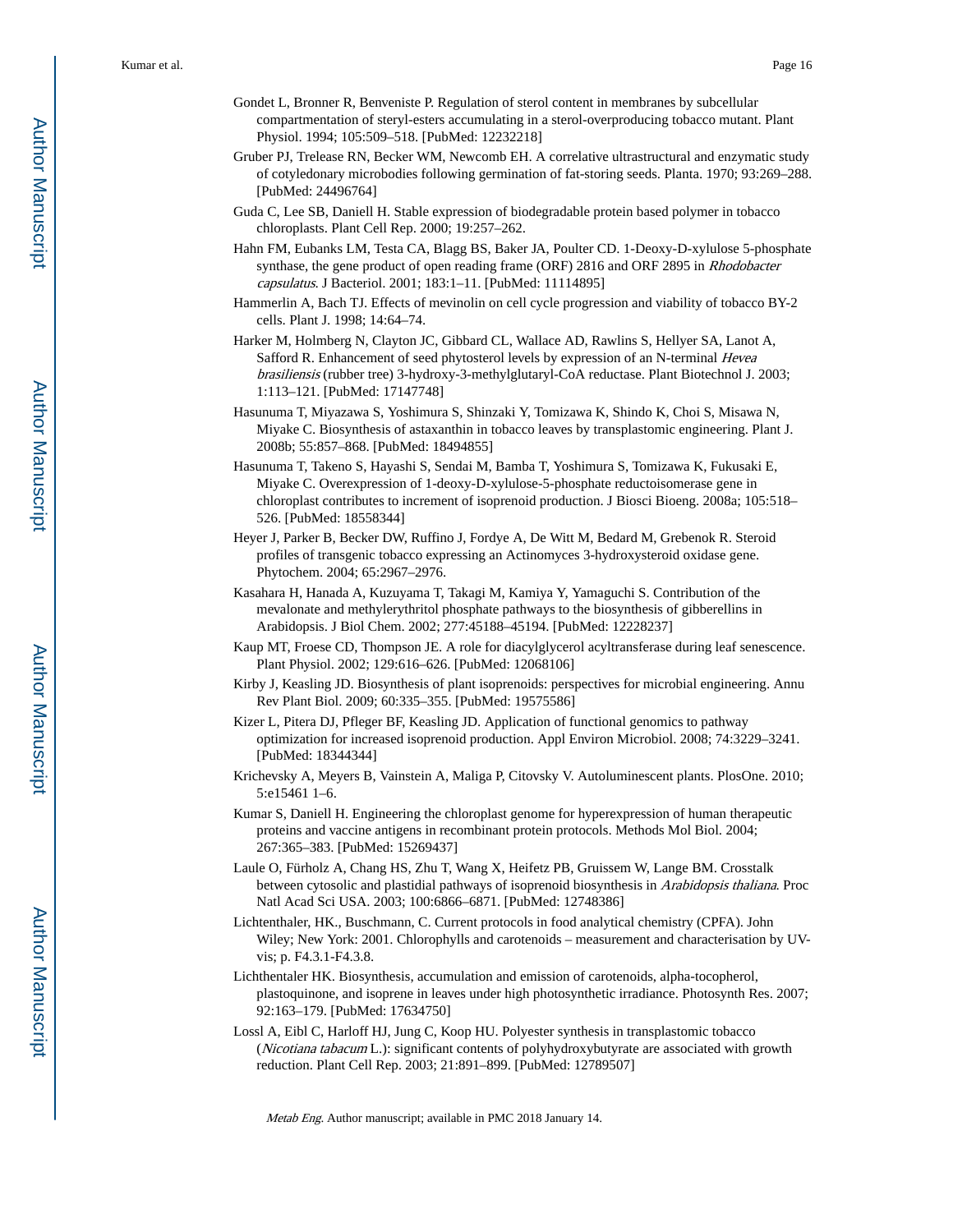Maliga P. Towards plastid transformation in flowering plants. Trends Biotechnol. 1993; 11:101–107.

- Mandel MA, Feldmann KA, Herrera-Estrella L, Rocha-Sosa M, Leon P. CLA1, a novel gene required for chloroplast development, is highly conserved in evolution. Plant J. 1996; 9:649–658. [PubMed: 8653115]
- Martin VJJ, Pitera DJ, Withers ST, Newman JD, Keasling JD. Engineering a mevalonate pathway in Escherichia coli for production of terpenoids. Nat Biotech. 2003; 21:796–802.
- Muntendam R, Melillo E, Ryden A, Kayser O. Perspectives and limits of engineering the isoprenoid metabolism in heterologous hosts. Appl Microbiol Biotech. 2009; 84:1003–1019.
- Nagata N, Suzuki M, Yoshida S, Muranaka T. Mevalonic acid partially restores chloroplast and etioplast development in Arabidopsis lacking the non-mevalonate pathway. Planta. 2002; 216:345– 350. [PubMed: 12447549]
- Nishimura M, Takeuchi Y, De Bellis L, Nishimura H. Leaf peroxisomes are directly transformed to glyoxysomes during senescence of pumpkin cotyledons. Protoplasma. 1993; 175:131–137.
- Oey M, Lohse M, Kreikemeyer B, Bock R. Exhaustion of the chloroplast protein synthesis capacity by massive expression of a highly stable protein antibiotic. Plant J. 2009; 57:436–445. [PubMed: 18939966]
- Poirier Y. Polyhydroxyalakanote synthesis in plants as a tool for biotechnology and basic studies of lipid metabolism. Pro Lipid Res. 2002; 41:131–155.
- Quesada-Vargas R, Ruiz ON, Daniell H. Characterization of heterologous multi-gene operons in transgenic chloroplasts: transcription, processing and translation. Plant Physiol. 2005; 138:1746– 1762. [PubMed: 15980187]
- Rippel MM, Lee LT, Leite C, Galembeck F. Skim and cream natural rubber particles: colloidal properties, coalescence and film formation. J Colloid Interface Sci. 2003; 268:330–340. [PubMed: 14643232]
- Ruhlman T, Verma D, Samson N, Daniell H. Role of heterologous elements in transgene integration and expression. Plant Physiol. 2010; 152:2088–2104. [PubMed: 20130101]
- Schafer K. Accelerated solvent extraction of lipids for determining the fatty acid composition of biological material. Anal Chim Acta. 1998; 358:69–77.
- Schaller H, Grausem B, Benveniste P, Chye ML, Tan CT, Song YH, Chua NH. Expression of the Hevea brasiliensis (H.B.K.) Müll. Arg 3-hydroxy-3-methylglutaryl-coenzyme A reductase 1 in tobacco results in sterol over-production. Plant Physiol. 1995; 109:761–770. [PubMed: 12228630]
- Steliopoulos P, Wust M, Adam KP, Mosandl A. Biosynthesis of the sesquiterpene germacrene D in Solidago canadensis:  ${}^{13}C$  and  ${}^{2}H$  labeling studies. Phytochemistry. 2002; 60:13–20. [PubMed: 11985846]
- Suzuki M, Nakagawa S, Kamide Y, Kobayashi K, Ohyama K, Hashinokuchi H, Kiuchi R, Saito K, Muranaka T, Nagata N. Complete blockage of the mevalonate pathway results in male gametophyte lethality. J Exp Bot. 2009; 60:2055–2064. [PubMed: 19363204]
- Svab Z, Maliga P. High-frequency plastid transformation in tobacco by selection for a chimeric aadA gene. Proc Natl Acad Sci USA. 1993; 90:913–917. [PubMed: 8381537]
- Thureson-Klein A. Observations on the development and fine structure of the articulated laticifers of Papaver somniferum. Annals Bot. 1970; 34:751–759.
- Tritsch D, Hemmerlin A, Bach TJ, Rohmer M. Plant isoprenoid biosynthesis via the MEP pathway: in vivo IPP/DMAPP ratio produced by (E)-4-hydroxy-3-methylbut-2-enyl diphosphate reductase in tobacco BY-2 cell cultures. FEBS Lett. 2010; 584:129–134. [PubMed: 19903472]
- Van Beilen JB, Poirier Y. Production of renewable polymers from crop plants. Plant J. 2008; 54:684– 701. [PubMed: 18476872]
- Viitanen PV, Devine AL, Khan MS, Deuel DL, Van Dyk DE, Daniell H. Metabolic engineering of the chloroplast genome using the *Escherichia coli* ubiC gene reveals that chorismate is a readily abundant plant precursor for p-Hydroxybenzoic acid biosynthesis. Plant Physiol. 2004; 136:4048– 4060. [PubMed: 15563620]
- Wentzinger LF, Bach TJ, Hartmann MA. Inhibition of sualene synthase and squlene epoxidase in tobacco cell striggers an up-regulation of 3-hydroxy-3-methylglutaryl coenzyme A reductase. Plant Physiol. 2002; 130:334–346. [PubMed: 12226513]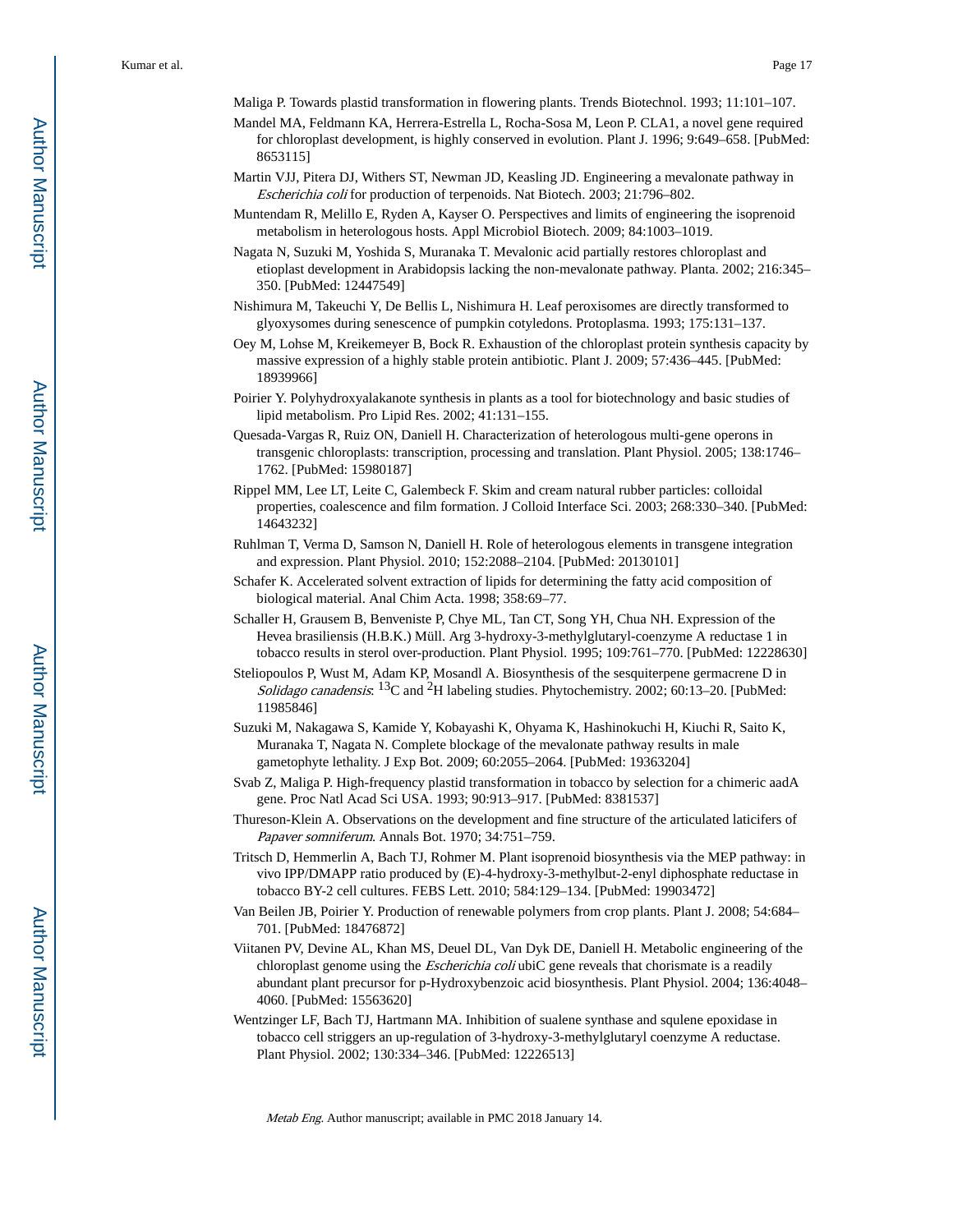- Wu S, Schalk M, Clark A, Miles RB, Coates R, Chappell J. Redirection of cytosolic or plastidic isoprenoid precursors elevates terpene production in plants. Nat Biotechnol. 2006; 24:1441–1447. [PubMed: 17057703]
- Zeidler J, Schwender J, Müller C, Wiesner J, Weidemeyer C, Back E, Jomaa H, Lichtenthaler HK. Inhibition of the non-mevalonate 1-deoxy-D-xylulose-5-phosphate pathway of plant isoprenoid biosynthesis by fosmidomycin. Z Naturforsch. 1998; 53:980–986.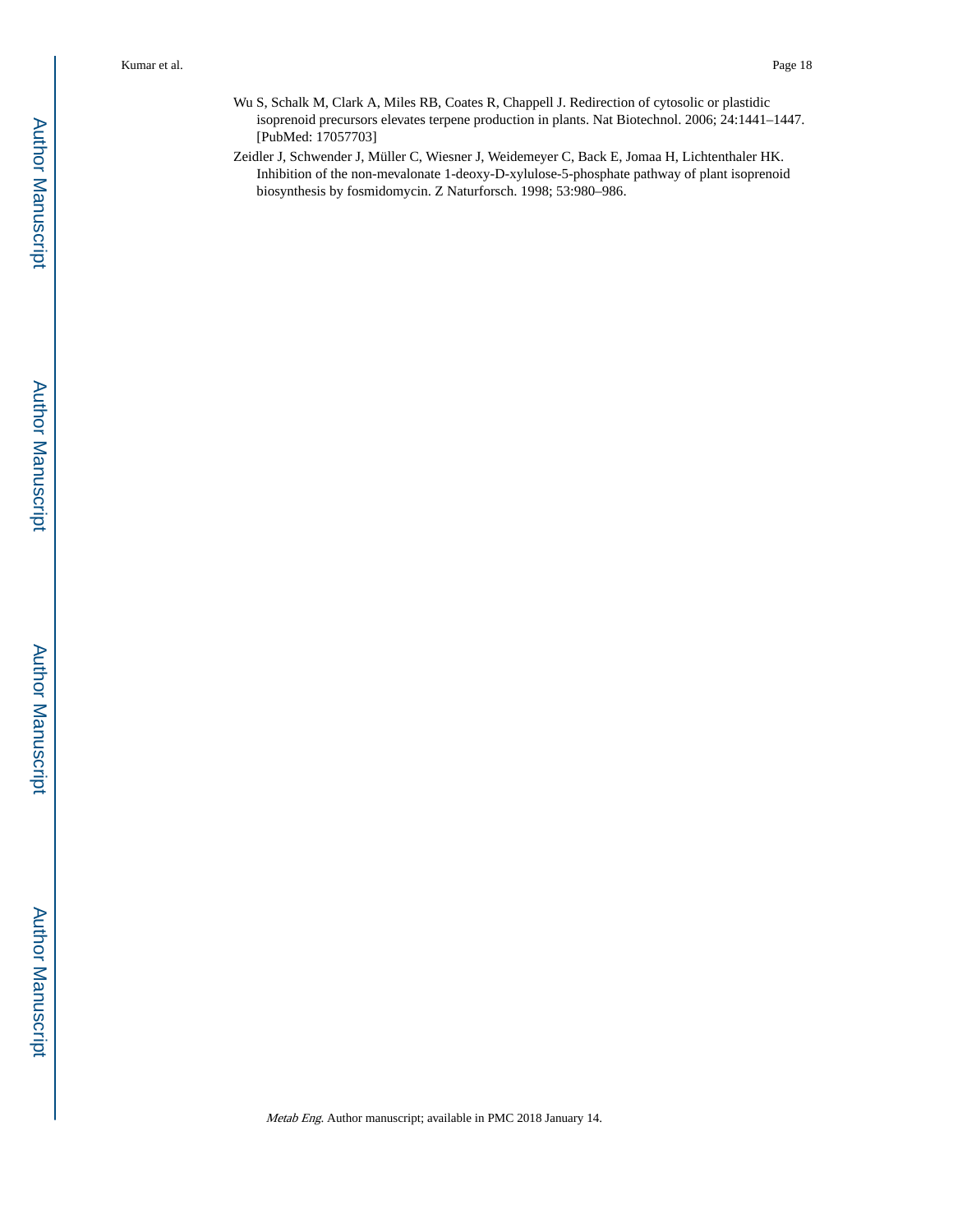Kumar et al. Page 19



#### **Fig. 1.**

Transgene integration into chloroplast genome. Physical maps of tobacco chloroplast transformation target region in wildtype chloroplast genome (a) with intragenic region in between  $trnI$  and  $trnA$  as the integration site for transgenes; transplastomic genomic regions post-integration of (b) pUY1 vector, with promoter Prrn (P) driving expression of aadA for spectinomycin resistance, or (c) pUY-MEV6.1, containing six yeast genes encoding the cytoplasmic mevalonate pathway. Primer annealing sites (blue arrowheads) and PCR amplified products (blue line) post-integration shown in b and c; PCR products (d) amplified using primers aadA-mid-F (internal to construct) and 23 S-Rev (external to integrated construct) in transplastomic plants. Southern blot (e) probe (solid red line in c) and hybridizing DNA fragments (dashed red lines) in genomic DNA (2 mg) from wildtype and transplastomic T0 and T1 lines digested with AflIII and PvuII (a), AflIII and XbaI (b), and AffIII and PvuII (c). Homoplasmy is evident in T0- MEV6 #4 and its selfed progeny T1-MEV6 #4. Expression of mevalonate pathway genes inserted into tobacco chloroplasts (f–j).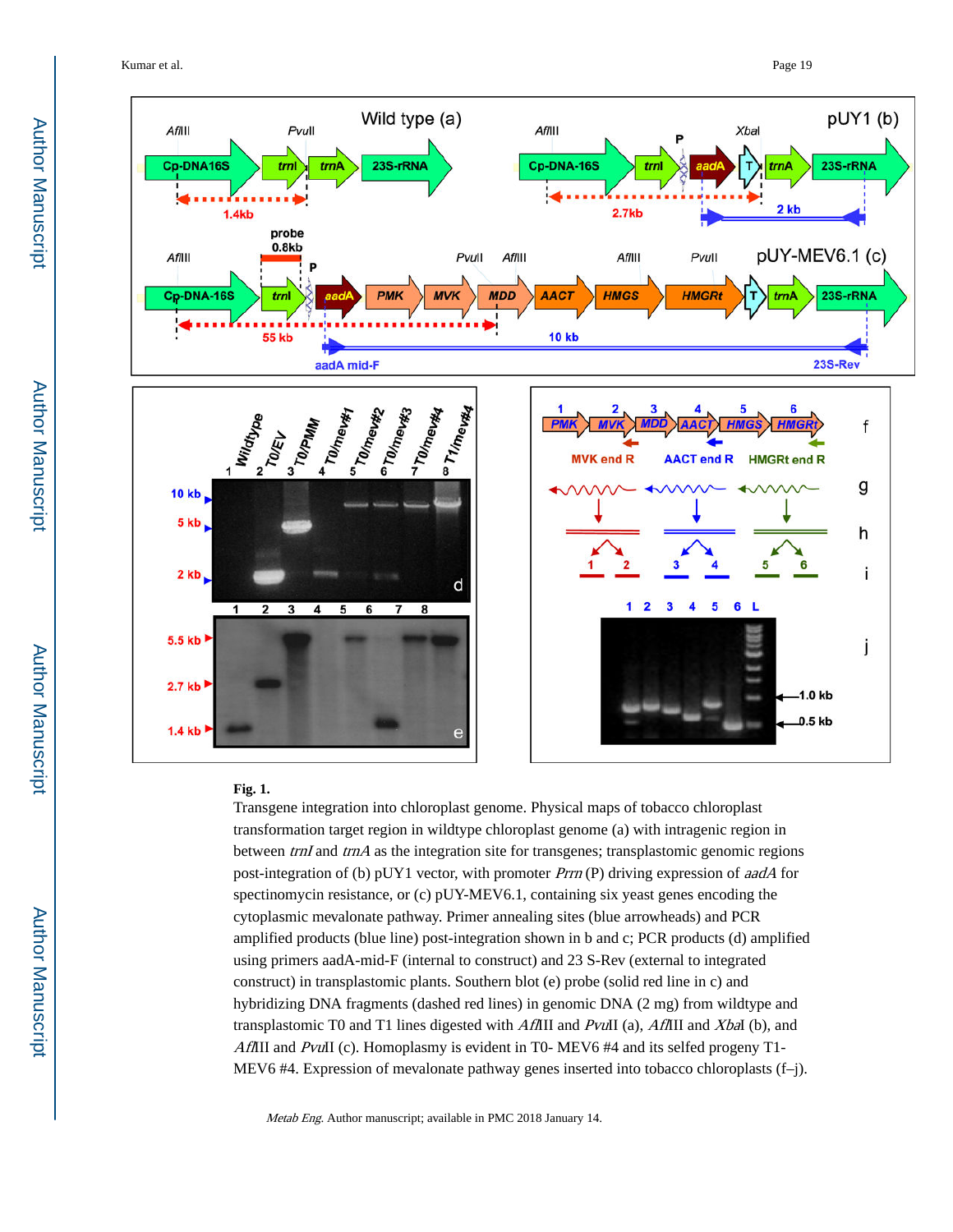Total RNA from (f) transplastomic T0 #4 was reverse transcribed (g) using junction-specific primers. Resulting cDNAs (h) were amplified with gene-specific primers and (i) PCR products were fractionated by electrophoresis (j), with numbers above the lanes referring to the numbers above the genes labeled in (f).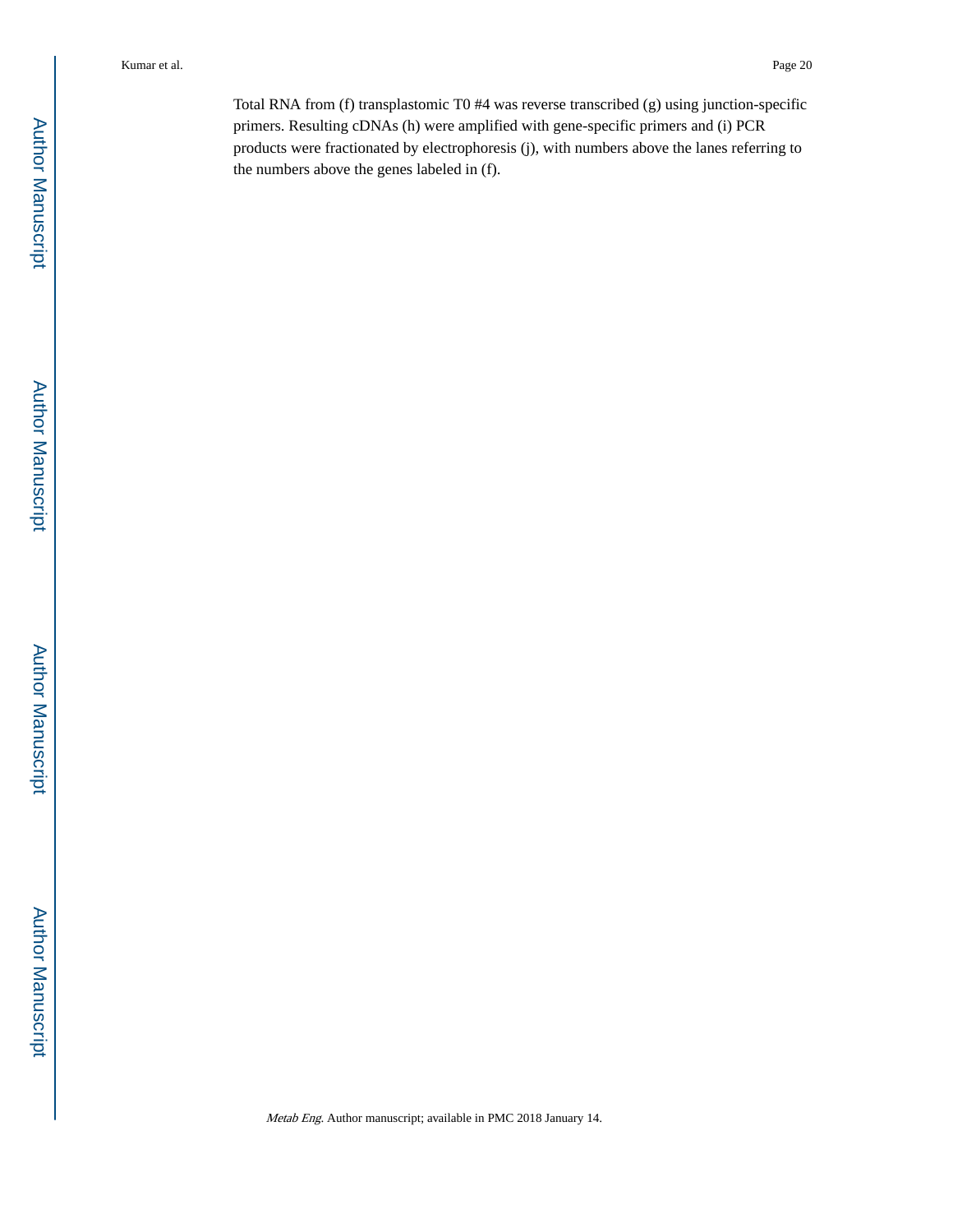

#### **Fig. 2.**

Phenotypic analysis of transplastomic lines. Complementation of fosmidomycin-induced inhibition of the chloroplastic MEP pathway by expression of the cytoplasmic mevalonate pathway of yeast in tobacco chloroplasts is shown, where seeds of transplastomic tobacco lines transformed with (a) pUY or (b) pUY-MEV6.1 were grown on RMOP medium containing spectinomycin for two weeks, then transferred to the same medium containing fosmidomycin (100 μM) for two additional weeks.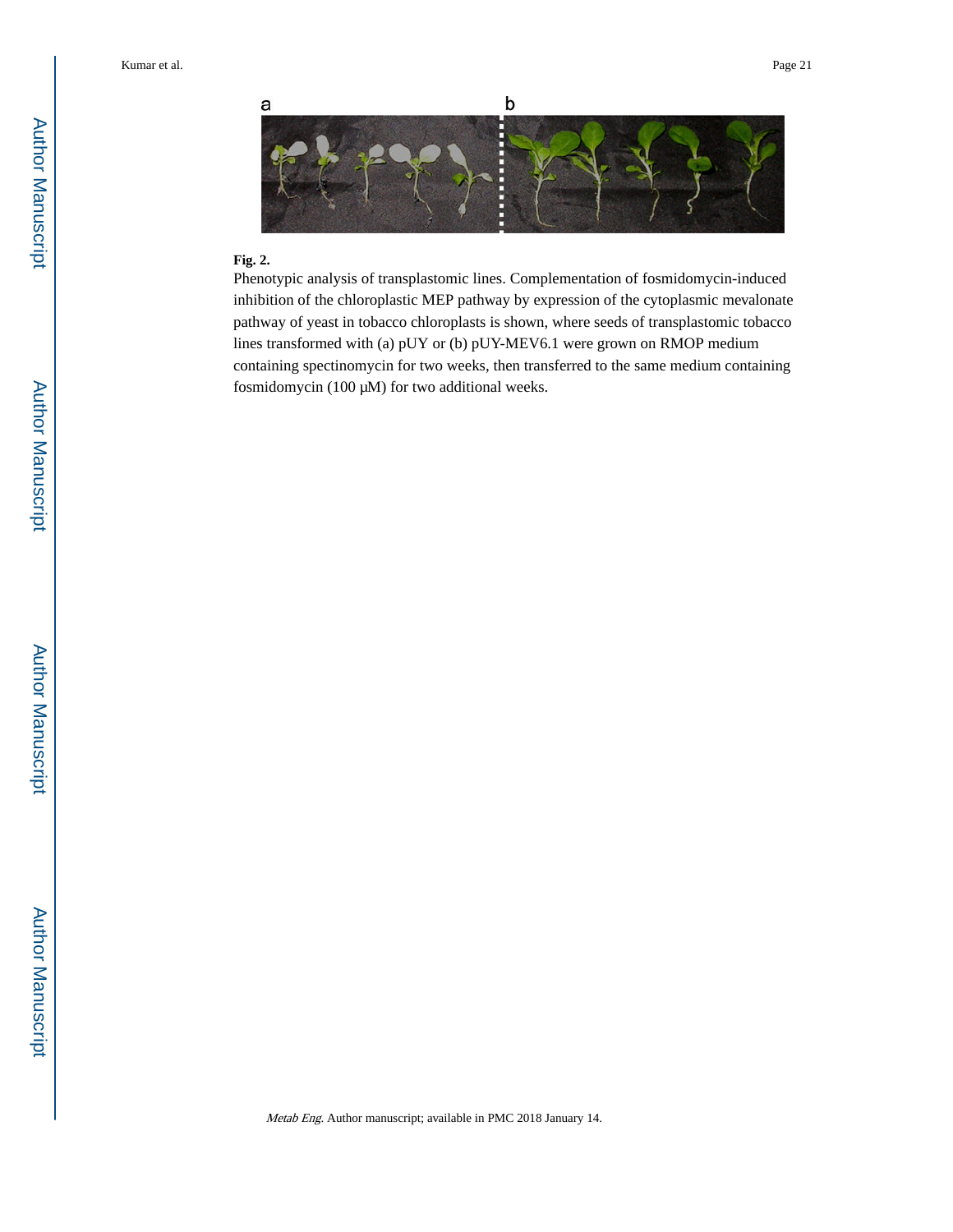

#### **Fig. 3.**

Impact of MEV6 pathway expression in chloroplast on isoprenoid metabolites. (a) Mean relative amounts of ß-carotene and lycopene  $\pm$  SE ( $n=3$ ) were measured by reverse phase HPLC from leaves of one month old plants. Peaks were identified on the basis of retention time and spectra compared with standards. (b) Mean percent dry weight of total lipids  $\pm$  SE ( $n=3$ ) that are sterols and triacylglycerides in mature leaves. (c) Mean squalene ( $\mu$ M)  $\pm$  SE (n=3) quantified using GC−MS from seedling leaves.